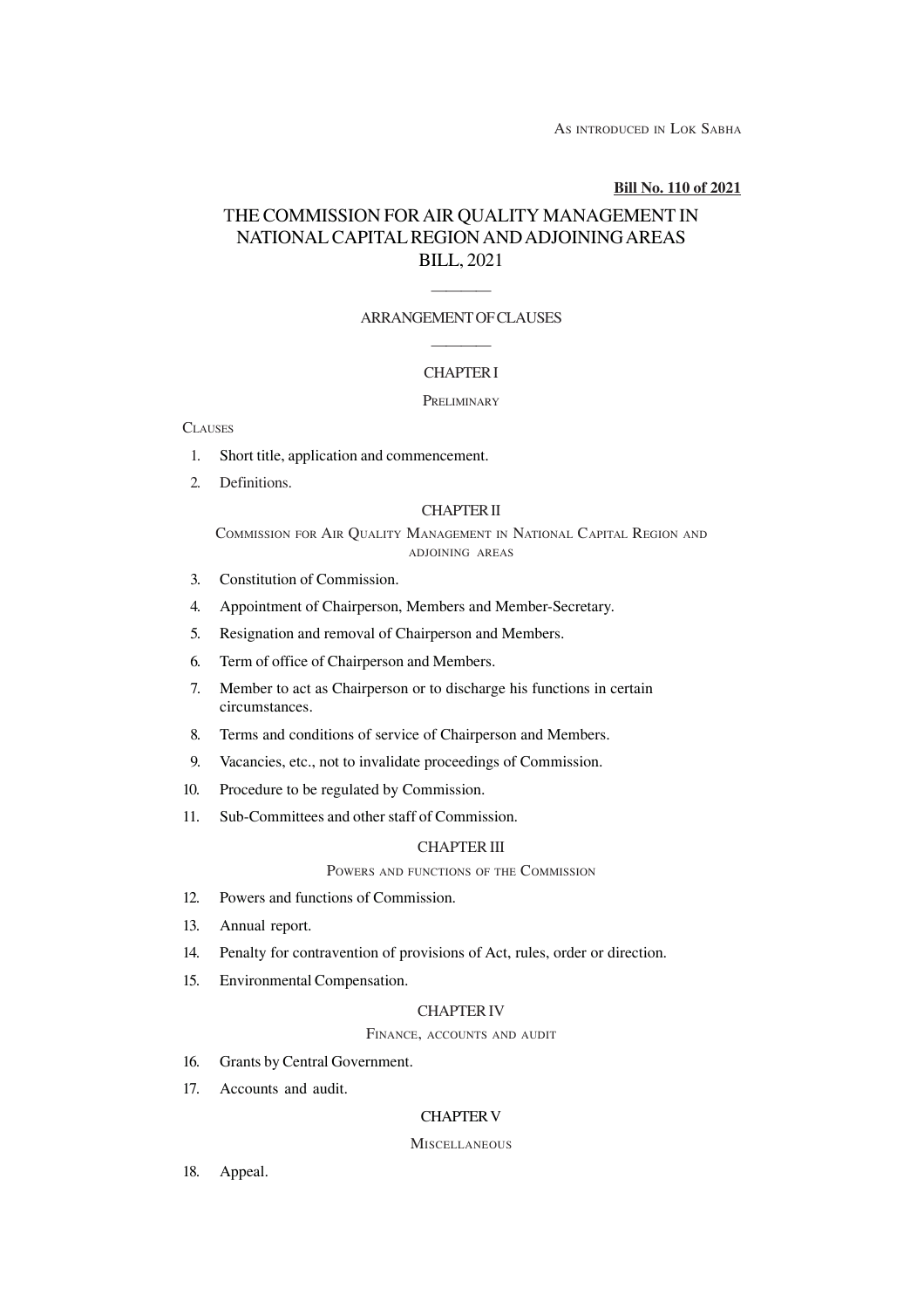# **CLAUSES**

- 19. Constitution of special investigation teams.
- 20. Power of Central Government to issue direction.
- 21. Power of Central Government to call for information.
- 22. Bar of jurisdiction.
- 23. Protection of action taken in good faith.
- 24. Members and officers to be public servants.
- 25. Power of Central Government to make rules.
- 26. Power of Commission to make regulations.
- 27. Power to remove difficulties.
- 28. Act to have overriding effect.
- 29. Repeal and savings of order constituting Environment Pollution (Prevention and Control) Authority for National Capital Region.
- 30. Savings.
- 31. Repeal and savings.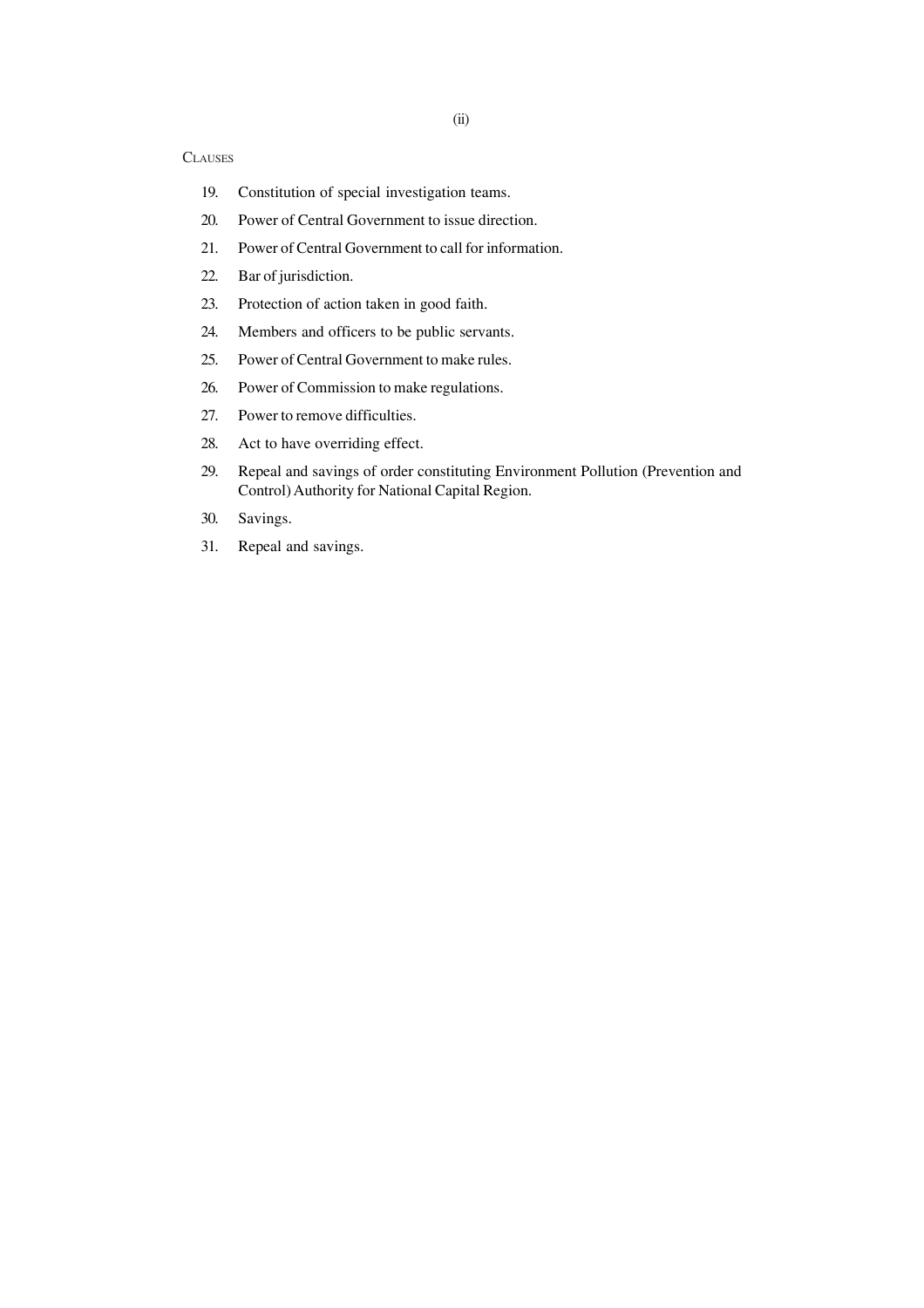AS INTRODUCED IN LOK SABHA

**Bill No. 110 of 2021**

# THE COMMISSION FOR AIR QUALITY MANAGEMENT IN NATIONAL CAPITAL REGION AND ADJOINING AREAS BILL, 2021

### A

## BILL

*to provide for the constitution of the Commission for Air Quality Management in National Capital Region and Adjoining Areas for better co-ordination, research, identification and resolution of problems surrounding the air quality index and for matters connected therewith or incidental thereto.*

BE it enacted by Parliament in the Seventy-second Year of the Republic of India as follows:––

# CHAPTER I

#### **PRELIMINARY**

**1.** (*1*) This Act may be called the Commission for Air Quality Management in National Short title, Capital Region and Adjoining Areas Act, 2021.

5

application and commencement.

(*2*) It shall apply to the National Capital Region and also to adjoining areas in so far as it relates to matters concerning air pollution in the National Capital Region.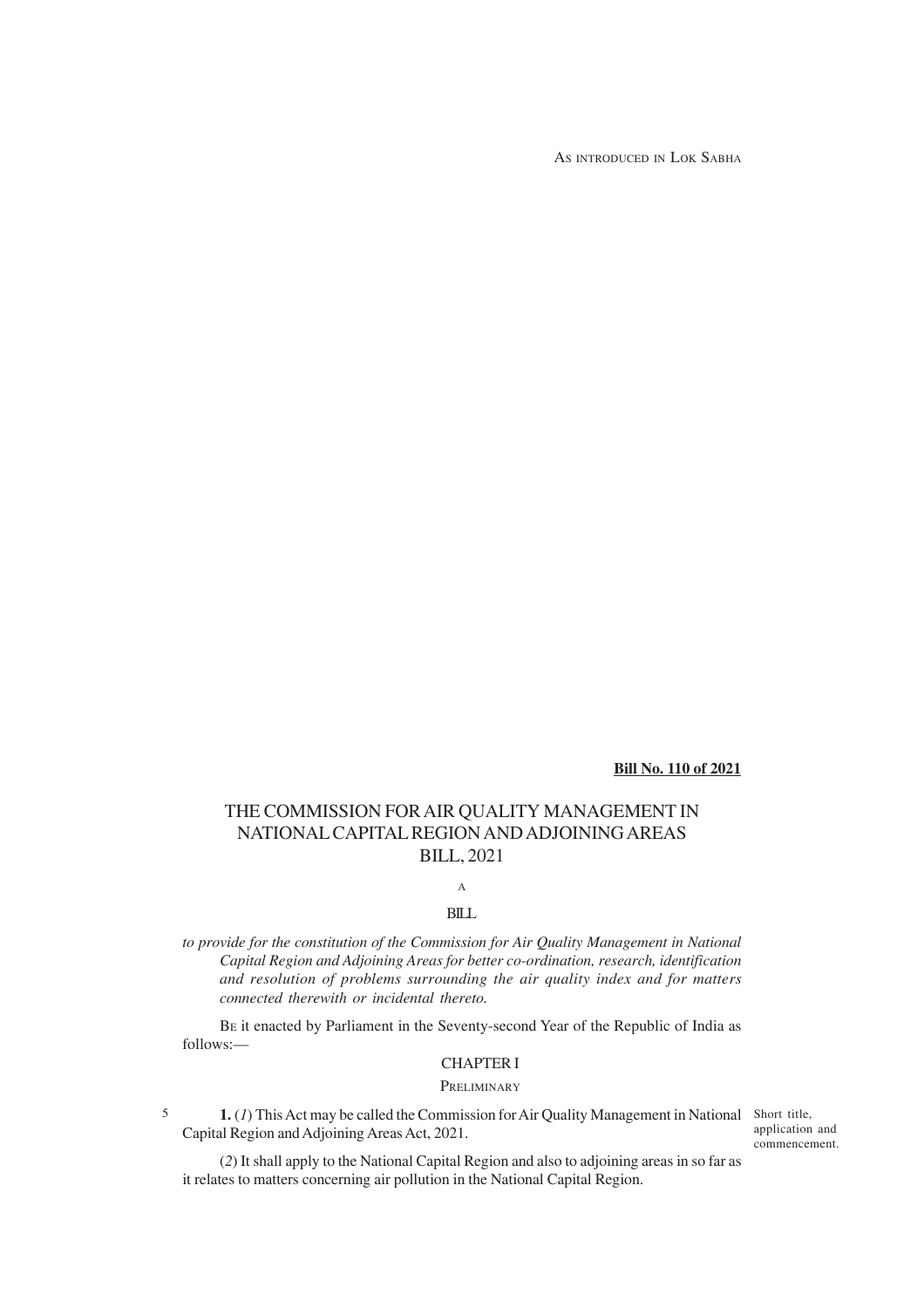2

(*3*) It shall be deemed to have come into force on the 13th April, 2021.

**Definitions** 

**2.** (*1*) In this Act, unless the context otherwise requires,––

(*a*) "adjoining areas" means the areas in the States of Haryana, Punjab, Rajasthan and Utter Pradesh, adjoining the National Capital Territory of Delhi and the National Capital Region, where any source of pollution is located, causing adverse impact on air 5 quality in the National Capital Region;

(*b*) "Associate Member" means a member who is co-opted under sub-section (*3*) of section 3;

(*c*) "Chairperson" means the Chairperson of the Commission for Air Quality Management in National Capital Region and Adjoining Areas referred to in section 3; 10

(*d*) "Commission" means the Commission for Air Quality Management in National Capital Region and Adjoining Areas constituted under section 3;

(*e*) "Member" means a Member of the Commission and includes the Chairperson thereof;

(*f*) "National Capital Region" shall have the same meaning as assigned to it in 15 clause (*f*) of section 2 of the National Capital Region Planning Board Act, 1985; 2 of 1985.

(*g*) "prescribed" means prescribed by rules made under this Act.

(*2*) The words used herein and not defined, but defined in the Environment (Protection) Act, 1986, shall have the meaning as assigned to them in that Act.

26 of 1986. 20

30

### CHAPTER II

COMMISSION FOR AIR QUALITY MANAGEMENT IN NATIONAL CAPITAL REGION AND ADJOINING AREAS

Constitution of Commission.

**3.** (*1*) The Central Government shall, by notification in the Official Gazette, constitute a body to be known as the Commission for Air Quality Management in National Capital Region and Adjoining Areas to exercise the powers conferred upon, and to perform the 25 functions assigned to, that Commission under this Act.

(*2*) The Commission shall consist of the following Members, namely:––

(*a*) a full-time Chairperson having experience of not less than fifteen years in the field of environment protection and pollution control or having administrative experience of not less than twenty-five years;

(*b*) a representative of the Secretary to the Government of India in the Ministry of Environment, Forest and Climate Change, who shall be an officer not below the rank of Joint Secretary, *ex officio*;

(*c*) five *ex officio* Members who are either Chief Secretaries, or Secretaries in-charge of the department dealing with environment protection in the National Capital 35 Territory of Delhi and the States of Punjab, Haryana, Rajasthan and Uttar Pradesh;

(*d*) one full-time Member who is or has been a Joint Secretary to the Government of India;

(*e*) three full-time independent technical Members to be appointed from amongst persons having specific knowledge and experience in matters relating to air pollution; 40

(*f*) one technical Member from the Central Pollution Control Board, *ex officio*;

(*g*) one technical Member to be nominated by the Indian Space Research Organisation, *ex officio*;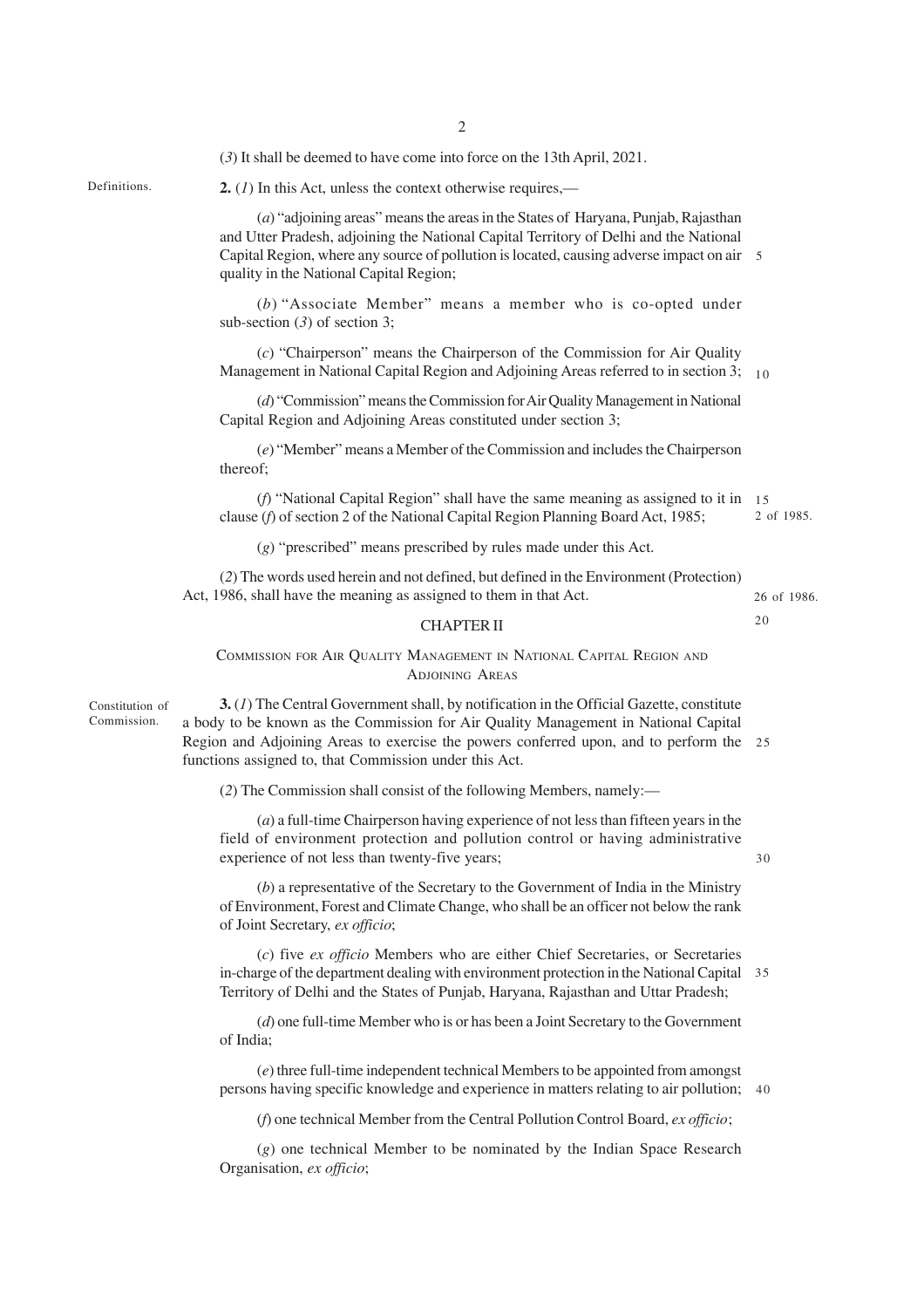(*h*) three Members from non-Governmental organisations having experience in matters concerning combating of air pollution;

(*i*) one representative of the National Institution for Transforming India, not below the rank of Joint Secretary or Adviser, *ex officio*;

(*j*) one officer in the rank of Joint Secretary to the Government of India to be appointed by the Central Government as a full-time Member-Secretary of the Commission;

(*k*) three members, being stakeholders from such sectors as agriculture, industry, transport or construction.

(*3*) The Commission may co-opt the following persons as Associate Members, namely:— 10

> (*a*) a representative of the Ministry of Road Transport and Highways, not below the rank of Joint Secretary to the Government of India;

(*b*) a representative of the Ministry of Power, not below the rank of Joint Secretary to the Government of India;

(*c*) a representative of the Ministry of Housing and Urban Affairs, not below the rank of Joint Secretary to the Government of India;

(*d*) a representative of the Ministry of Petroleum and Natural Gas, not below the rank of Joint Secretary to the Government of India;

 $20$ 

15

5

(*e*) a representative of the Ministry of Agriculture and Farmers' Welfare, not below the rank of Joint Secretary to the Government of India;

(*f*) a representative of the Ministry of Commerce and Industry, not below the rank of Joint Secretary to the Government of India;

(*g*) a representative of any association of commerce or industry;

 $25$ 

(*h*) such other Associate Members, as may be prescribed.

(*4*) The Member-Secretary shall be the Chief Coordinating Officer of the Commission and shall assist the Commission in the discharge of its functions under this Act.

(*5*) The headquarters of the Commission shall be at Delhi and the Commission may, with the previous approval of the Central Government, establish offices at other places in the National Capital Region or adjoining areas. 30

(*6*) Notwithstanding anything contained in any other law for the time being in force, and notwithstanding any judgment or order of any court, the Commission shall have exclusive jurisdiction in the National Capital Region and adjoining areas in respect of matters covered by this Act and no other body, authority, individual or committee shall have any power or jurisdiction in such matters:

Provided that in case of any conflict in the orders or directions of the Commission and the Governments of the National Capital Territory of Delhi and of the States of Punjab, Haryana, Rajasthan and Uttar Pradesh or the Central Pollution Control Board or the State Pollution Control Boards of the States of Punjab, Haryana, Rajasthan and Uttar Pradesh or the Pollution Control Committee of the National Capital Territory of Delhi or any other statutory authority set up or established under a State Act, the order as well as the direction

of the Commission shall prevail.

**4.** (*1*) The full-time Chairperson and full-time Members, other than *ex officio* Members, of the Commission shall be appointed by the Central Government:

of Chairperson, Members and Member-

Secretary.

Appointment

Provided that every appointment under this sub-section shall, subject to the provisions of second proviso, be made on the recommendations of a Selection Committee consisting of— 45

35

 $40<sup>1</sup>$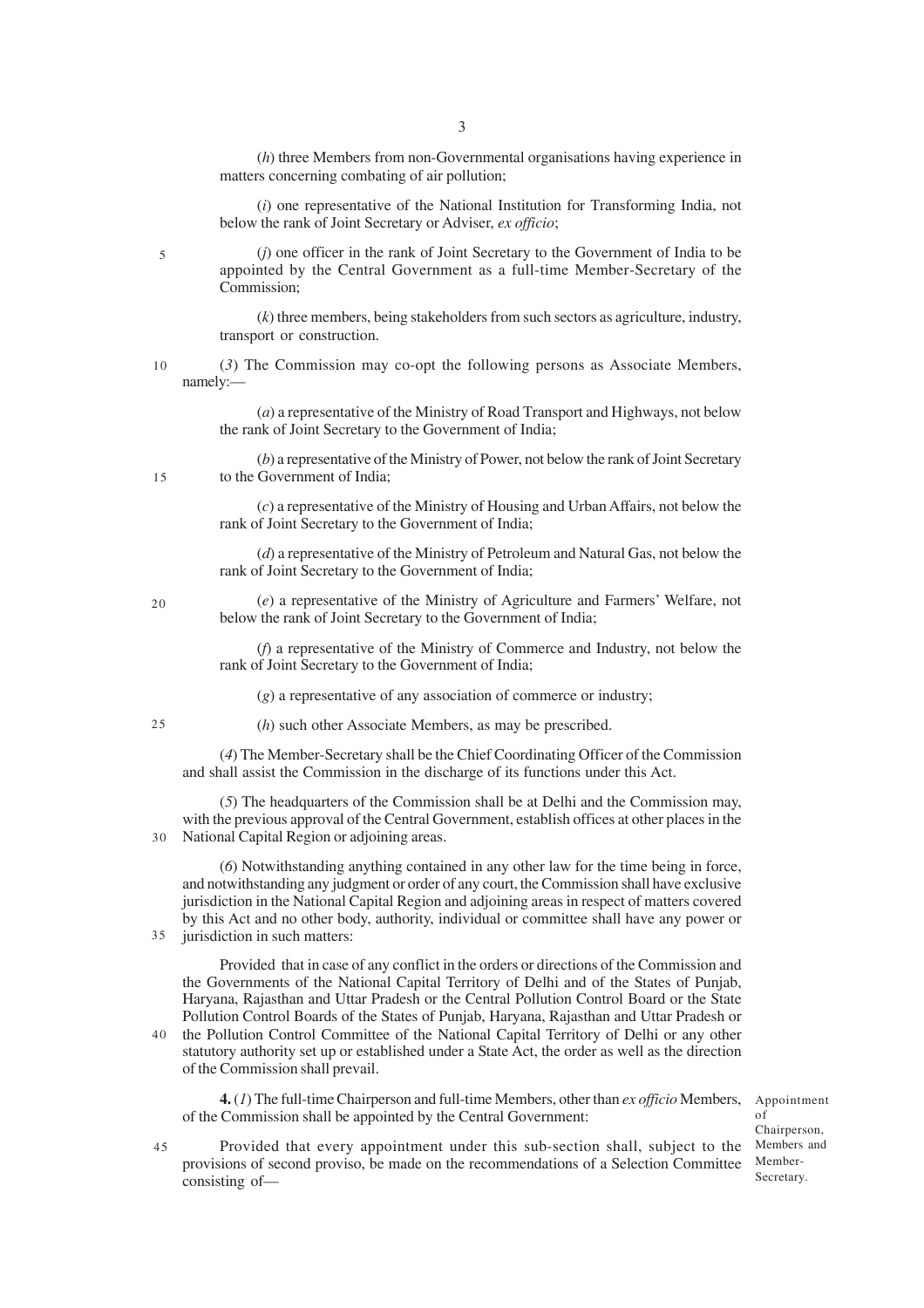(*a*) Minister in-charge of the Ministry of Environment, Forest and Climate Change in the Government of India––Chairperson;

(*b*) Minister in-charge of the Ministry of Commerce and Industry in the Government of India––member;

(*c*) Minister in-charge of the Ministry of Road Transport and Highways in the 5 Government of India—member;

(*d*) Minister in-charge of the Ministry of Science and Technology in the Government of India––member;

(*e*) Cabinet Secretary–– member:

Provided further that in case where the Central Government appoints a serving officer 10 as the Chairperson under clause (*a*) of sub-section (*2*) of section 3, or the full-time Member under clause (*d*) thereof, then, no recommendation of the Selection Committee shall be required.

(*2*) No appointment of the Chairperson or a Member shall be invalid merely by reason of any vacancy of any member in the Selection Committee referred to in sub-section (*1*).

15

(*3*) The appointment of the Member-Secretary of the Commission shall be made by the Central Government in such manner, subject to such terms and conditions, as may be prescribed.

**5.** (*1*) The Chairperson or a Member, other than an *ex officio* Member, may, by notice in writing under his hand addressed to the Central Government, resign his office.

20

25

30

(*2*) The Central Government may remove the Chairperson or any Member, other than an *ex officio* Member, from his office, in such manner as may be prescribed, if such person—

(*a*) is adjudged an insolvent;

(*b*) engages during his term of office in any paid employment outside the duties of his office;

(*c*) is of unsound mind and stands so declared by a competent court;

(*d*) has so abused his position as to render his continuance in office prejudicial to the public interest;

(*e*) has acquired such financial or other interest as is likely to affect prejudicially his functions; or

(*f*) is convicted and sentenced to imprisonment for an offence which in the opinion of the Central Government involves moral turpitude:

Provided that no such Member shall be so removed, unless he has been given an opportunity of being heard.

Term of office of Chairperson and Members.

Member to act as Chairperson or to discharge his functions in certain circumstances.

**6.** The Chairperson or a Member, other than an *ex officio* Member, shall hold office for 35 a term of three years from the date on which he enters upon his office or until he attains the age of seventy years, whichever is earlier, and shall be eligible for re-appointment.

**7.** (*1*) In the event of the occurrence of any vacancy in the office of the Chairperson by reason of death, resignation or otherwise, the Central Government may, by notification, authorise one of the Members to act as the Chairperson until the appointment of a new 40 Chairperson to fill such vacancy.

(*2*) When the Chairperson is unable to discharge his functions owing to absence on leave or otherwise, such one of the Members as the Central Government may, by notification, authorise in this behalf, shall discharge the functions of the Chairperson until the date on which the Chairperson resumes his duties. 45

Resignation and removal of Chairperson and Members.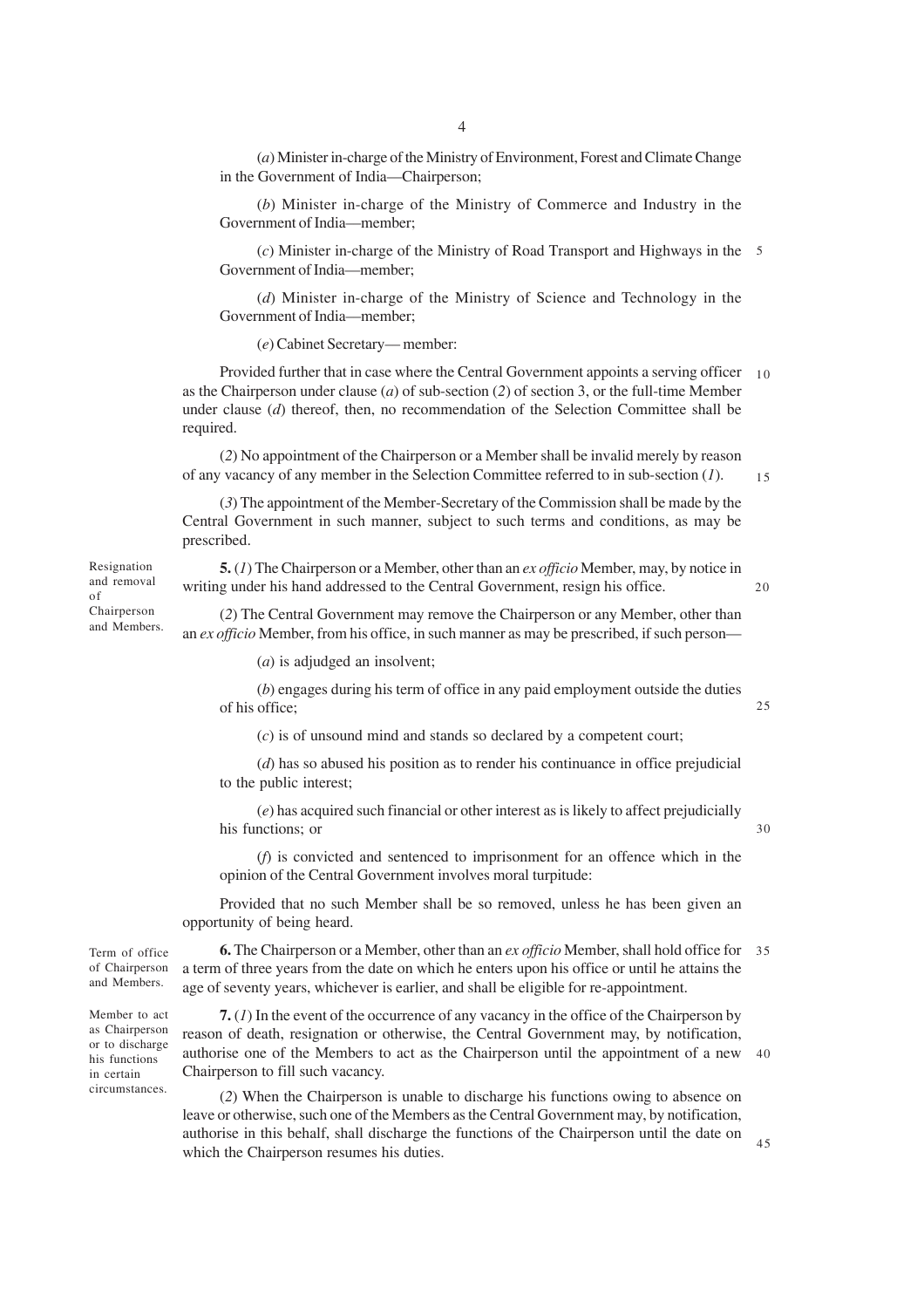**8.** The salaries and allowances payable to, and the other terms and conditions of service of, the Chairperson and Members, other than *ex officio* Members, shall be such as may be prescribed:

Provided that neither the salary and allowances nor the other terms and conditions of service of the Chairperson or a Member shall be varied to his disadvantage after his appointment. 5

**9.** No act or proceedings of the Commission shall be invalidated merely on the ground of existence of any vacancy or defect in the constitution of the Commission.

**10.** (*1*) The Commission shall meet at such time and place as the Chairperson may 10 think fit.

(*2*) Subject to the provisions of this Act and the rules made thereunder, the Commission shall have the power to lay down by regulations its own procedure.

(*3*) All orders and decisions of the Commission shall be authenticated by the Member-Secretary or any other officer of the Commission duly authorised by the Chairperson 15 in this behalf.

(*4*) The Commission may, by general or special order, subject to such conditions and limitations, if any, as may be specified therein, delegate to the Chairperson, full-time Member, Member-Secretary or any Sub-Committee constituted under section 11, such of its powers under this Act (except the power to make regulations under section 25), as it may deem necessary or expedient for the purpose of protecting and improving the quality of the air in

the National Capital Region and adjoining areas.

**11.** (*1*) The Commission shall have at least the following three Sub-Committees—

(*a*) Sub-Committee on Monitoring and Identification;

Sub-Committees and other staff of Commission.

(*b*) Sub-Committee on Safeguarding and Enforcement;

(*c*) Sub-Committee on Research and Development.

(*2*) The Sub-Committee on Monitoring and Identification shall be headed by a Member of the Commission chosen by it and shall have the following additional members, namely:—

(*a*) one representative from the Central Pollution Control Board;

(*b*) one representative each from the State Pollution Control Board or Committee, as the case may be, of the National Capital Territory of Delhi and the States of Punjab, Haryana, Rajasthan and Uttar Pradesh;

(*c*) one representative from the National Environmental Engineering Research Institute;

(*d*) such other members as may be specified by regulations.

35

40

45

30

20

25

(*3*) The Sub-Committee on Safeguarding and Enforcement shall be headed by the full-time Chairperson of the Commission and shall have the following additional members, namely:—

(*a*) one representative each, not below the rank of Secretary from the department tackling air pollution from the National Capital Territory of Delhi and the States of Punjab, Haryana, Rajasthan and Uttar Pradesh;

(*b*) one representative each from the State Pollution Control Board or Committee, as the case may be, from the National Capital Territory of Delhi and the States of Punjab, Haryana, Rajasthan and Uttar Pradesh;

(*c*) one officer not below the rank of Inspector General of Police or equivalent from the National Capital Territory of Delhi and the States of Punjab, Haryana, Rajasthan and Uttar Pradesh;

(*d*) such other members as may be specified by regulations.

Terms and conditions of service of Chairperson and Members.

Vacancies, etc., not to invalidate proceedings of Commission. Procedure to be regulated by Commission.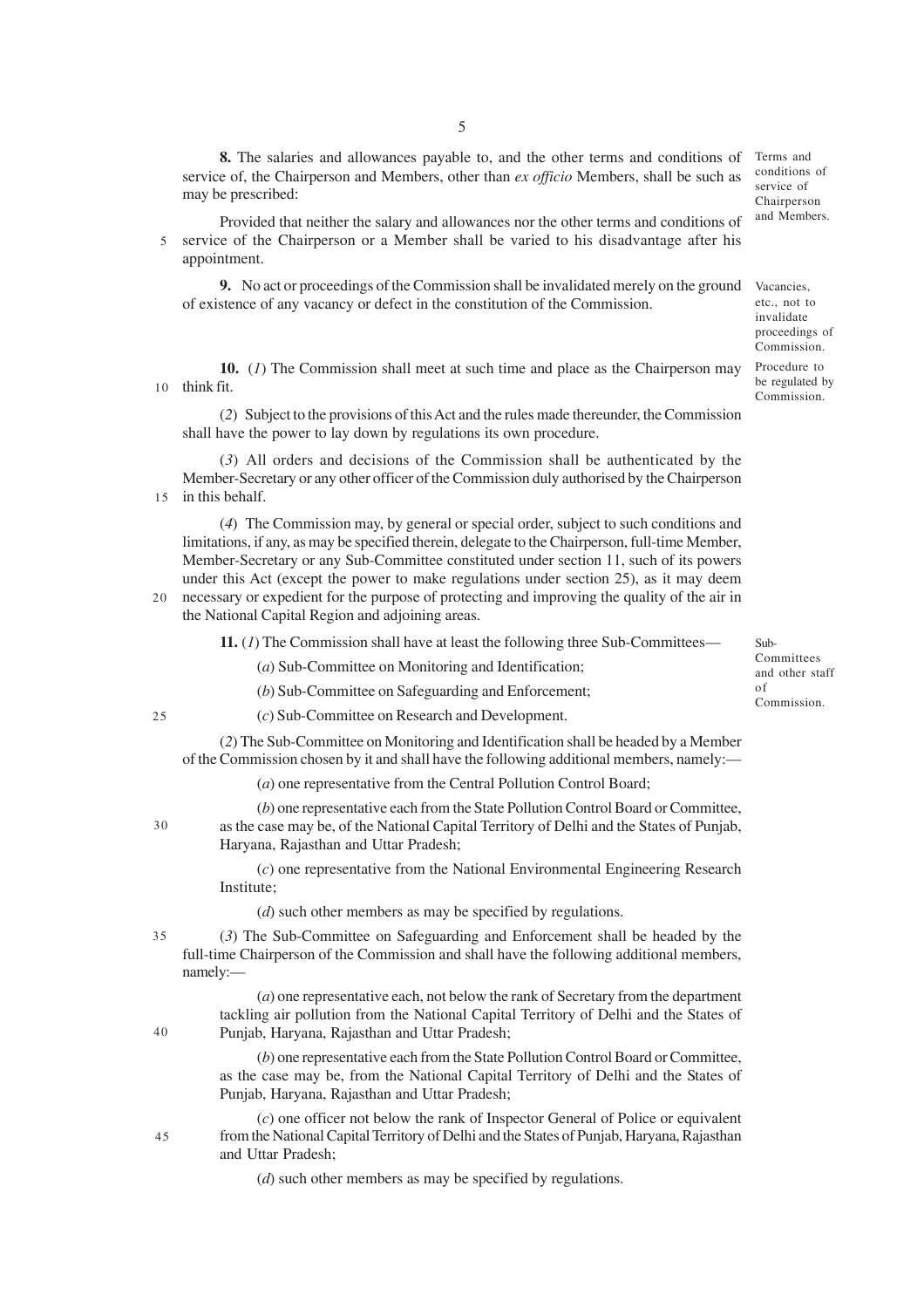(*4*) The Sub-Committee on Research and Development shall be headed by a full-time technical Member of the Commission and shall have the following additional Members, namely:—

(*a*) two technical representatives from the National Environmental Engineering Research Institute;

5

10

 $20$ 

35

(*b*) one technical representative each from research institutions or Universities or colleges or organisations in the National Capital Territory of Delhi and the States of Punjab, Haryana, Rajasthan and Uttar Pradesh;

(*c*) two technical representatives from the field of medicine and research working or studying on the impact of air pollution on living beings;

(*d*) such other members as may be specified by regulations.

(*5*) The Commission may also constitute such other Sub-Committees as it thinks fit.

(*6*) The members of the Sub-Committees, other than *ex officio* members, shall be paid such allowances as may be prescribed.

(*7*) The Central Government, in consultation with the Commission, shall determine the 15 nature and the categories of officers and other staff required to assist the Commission in the discharge of its function and provide the Commission with such officers and employees as it may deem fit.

(*8*) The officers and other staff of the Commission shall discharge their duties and functions under the general superintendence of the Chairperson.

(*9*) The salaries, allowances and conditions of service of the officers and other staff appointed under sub-section (*7*) shall be such as may be prescribed.

### CHAPTER III

#### POWERS AND FUNCTIONS OF THE COMMISSION

Powers and functions of Commission.

**12.** (*1*) Notwithstanding anything contained in any other law for the time being in 25 force, the Commission shall have the power to take all such measures, issue directions and entertain complaints, as it deems necessary or expedient, for the purpose of protecting and improving the quality of the air in the National Capital Region and adjoining areas and shall also have the duty to take all such measures as may become necessary for protecting and improving the quality of air in the National Capital Region and adjoining areas. 30

(*2*) In particular and without prejudice to the generality of sub-section (*1*), the Commission shall, for the purposes of sub-section (*1*), have the following powers to perform its duties, including taking measures to abate air pollution and to regulate or prohibit activities that are likely to cause or increase air pollution in the National Capital Region and adjoining areas, namely:—

(*i*) co-ordination of actions by the Governments of the National Capital Territory of Delhi and the States of Punjab, Haryana, Rajasthan and Uttar Pradesh, officers and other authorities under this Act or the rules made thereunder or under any other law for the time being in force, which is relatable to the objects of this Act;

(*ii*) planning and execution of a programme for the region for prevention, control 40 and abatement of air pollution;

(*iii*) laying down parameters for the quality of air in its various aspects;

(*iv*) laying down parameters for emission or discharge of environmental pollutants from various sources whatsoever that have implications on air quality in the region:

Provided that different parameters for emission or discharge may be laid down 45under this clause from different sources having regard to the quality or composition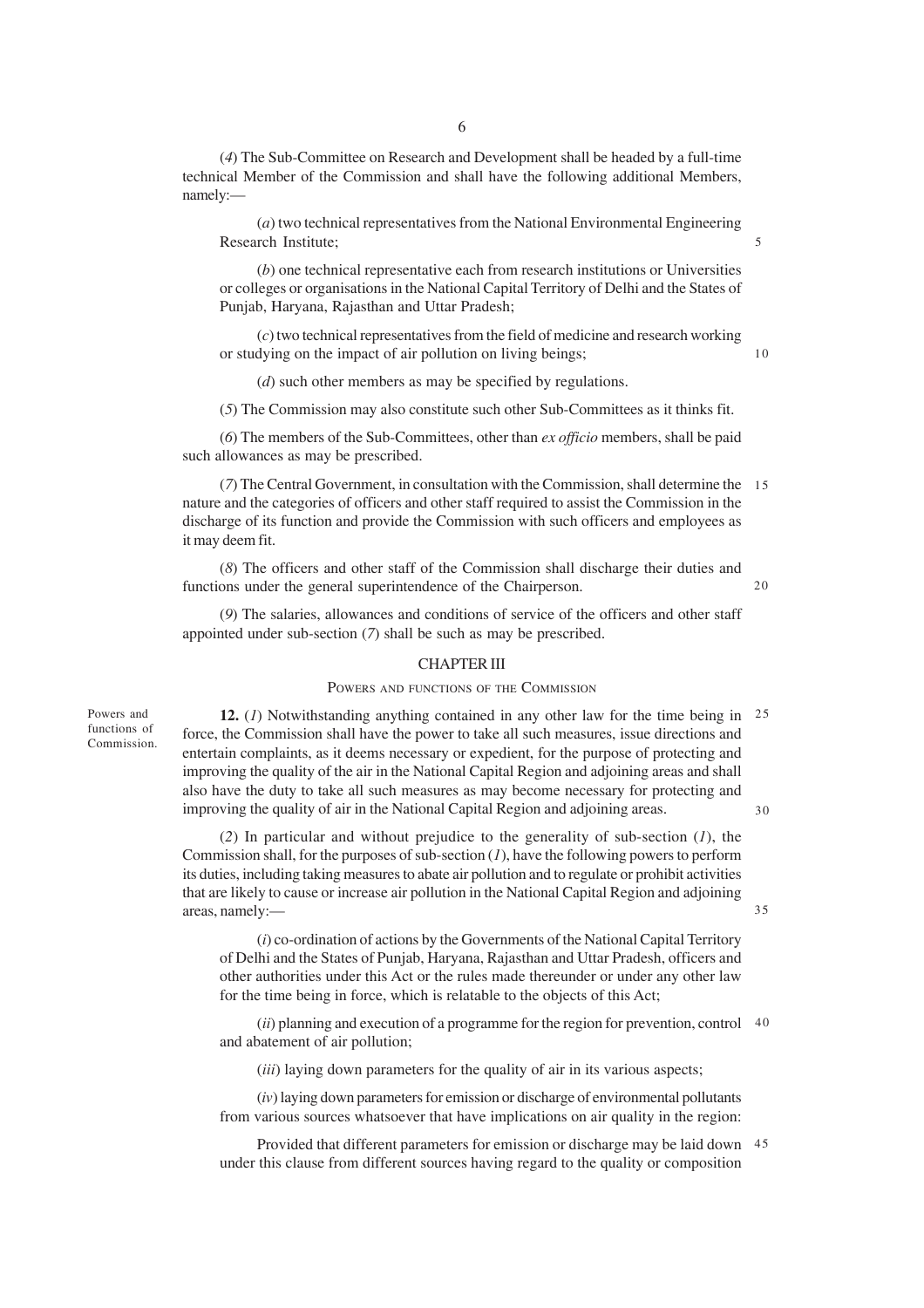of the emission or discharge of environmental pollutants from such sources that have implications on air quality in the region;

(*v*) restriction of areas in which any industries, operations or processes or class of industries, operations or processes, that have implications on air quality in the region, shall not be carried out or shall be carried out subject to certain safeguards;

(*vi*) carrying out and requiring investigations and research relating to problems of environmental pollution that have implications on air quality in the region;

(*vii*) inspection of any premises, plant, equipment, machinery, manufacturing or other processes, materials or substances and giving, by order, of such directions to such authorities, officers or persons as it may consider necessary to take steps for the prevention, control and abatement of air pollution in the region;

(*viii*) collection and dissemination of information in respect of matters relating to air pollution in the region;

(*ix*) preparation of manuals or codes or guidelines relating to the prevention, control and abatement of air pollution in the region;

(*x*) appoint officers, with prior approval of the Central Government, with such designations, as it thinks fit, for the purposes of this Act and may entrust to them such of the powers and functions under this Act or for the purposes of achieving the objects of this Act, as it may deem fit;

(*xi*) issue directions in writing to any person, officer or any authority and such person, officer or authority shall be bound to comply with such directions.

*Explanation*.—For avoidance of doubts, it is hereby declared that the power to issue directions under this section includes the power to direct—

(*a*) the closure, prohibition or regulation of any industry, operation or process; or

(*b*) stoppage or regulation of the supply of electricity or water or any other service.

(*3*) (*a*) Subject to the provisions of this section, any person authorised by the Commission in this behalf shall have a right to enter, at all reasonable times, and with such assistance as he considers necessary, any place, for the purpose of— 30

(*i*) performing any of the functions of the Commission entrusted to him;

(*ii*) determining whether and if so, in what manner any such functions are to be performed or whether any provisions of this Act or the rules made thereunder or any notice, order, direction or authorisation served, made, given or granted under this Act is being or has been complied with;

(*iii*) examining and testing any equipment, industrial plant, record, register, document or any other material object or for conducting a search of any building in which he has reasons to believe that an offence under this Act or the rules made thereunder has been or is being or is about to be committed and for seizing any such equipment, industrial plant, record, register, document or other material object if he has reasons to believe that it may furnish evidence to the Commission of an offence punishable under this Act or the rules made thereunder or that such seizure is necessary to prevent or mitigate environmental pollution;

(*b*) every person carrying on any industry, operation or process or handling any hazardous substance shall be bound to render all assistance to the person empowered by 45the Commission under clause (*a*) for carrying out the functions under that clause and if he fails to do so without any reasonable cause or excuse, he shall be guilty of an offence under this Act;

20

25

5

10

15

35

40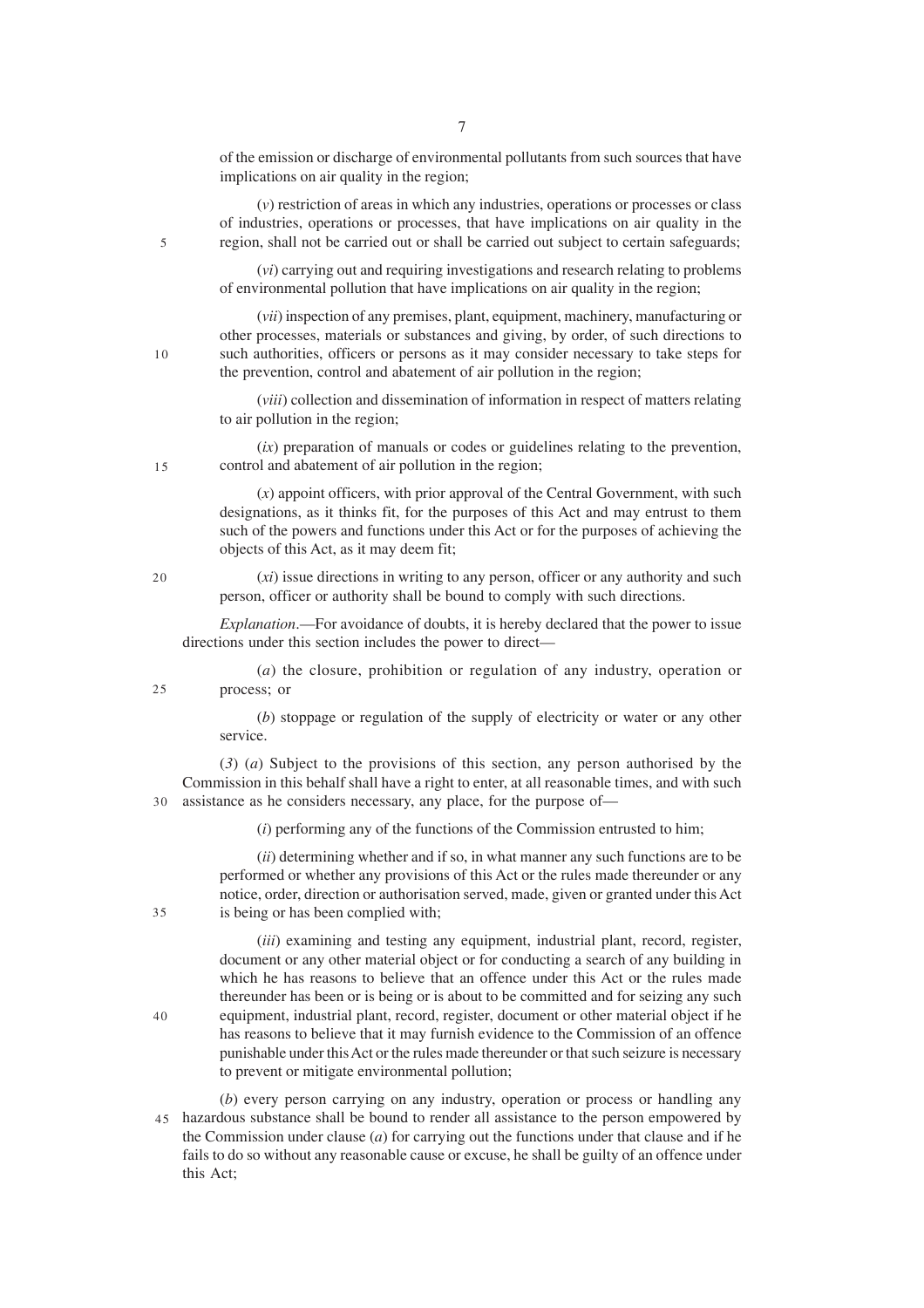(*c*) if any person wilfully delays or obstructs any person authorised by the Commission under clause (*a*) in the performance of his functions, he shall be guilty of an offence under this Act;

(*d*) the provisions of the Code of Criminal Procedure, 1973 shall apply to any 2 of 1974. search or seizure under this section as they apply to any search or seizure made under 5 the authority of a warrant issued under section 94 of the said Code or, as the case may be, under the corresponding provisions of the said law.

(*4*) (*a*) The Commission or any officer authorised by it in this behalf, shall, for the purpose of analysis, have power to take samples of air from any factory, premises or other place in such manner as may be prescribed;

(*b*) the result of any analysis of a sample taken under clause (*a*) shall not be admissible in evidence in any legal proceeding unless the provisions of clauses (*c*) and (*d*) are complied with;

(*c*) subject to the provisions of clause (*d*), the person taking the sample under clause (*a*) shall,—

(*i*) serve on the occupier or his agent or person in-charge of the place, a notice, then and there, in such form as may be prescribed, of his intention to have it so analysed;

(*ii*) in the presence of the occupier or his agent or person, collect a sample for analysis;

(*iii*) cause the sample to be placed in a container or containers which shall be marked and sealed and shall also be signed both by the person taking the sample and the occupier or his agent or person;

(*iv*) send without delay, the container or the containers to the laboratory established or recognised by the Central Government;

(*d*) when a sample is taken for analysis under clause (*a*) and the person taking the sample serves on the occupier or his agent or person, a notice under sub-clause (*i*) of clause  $(c)$ , then,—

(*i*) in a case where the occupier, his agent or person wilfully absents himself, the person taking the sample shall collect the sample for analysis to be placed in a container 30 or containers which shall be marked and sealed and shall also be signed by the person taking the sample; and

(*ii*) in a case where the occupier or his agent or person present at the time of taking the sample refuses to sign the marked and sealed container or containers of the sample as required under sub-clause (*iii*) of clause (*c*), the marked and sealed container 35 or containers shall be signed by the person taking the samples,

and the container or containers shall be sent without delay by the person taking the sample for analysis to the laboratory established or recognised by the Central Government and such person shall inform the Government Analyst appointed or recognised, about the wilful absence of the occupier or his agent or person, or, as the case may be, his refusal to sign the 40container or containers.

(*5*) In discharge of its functions and exercising of its authority, the Commission and the Sub-Committees mentioned in section 11 shall be bound by such general or specific directions of the Central Government, as may be issued from time to time.

15

20

25

10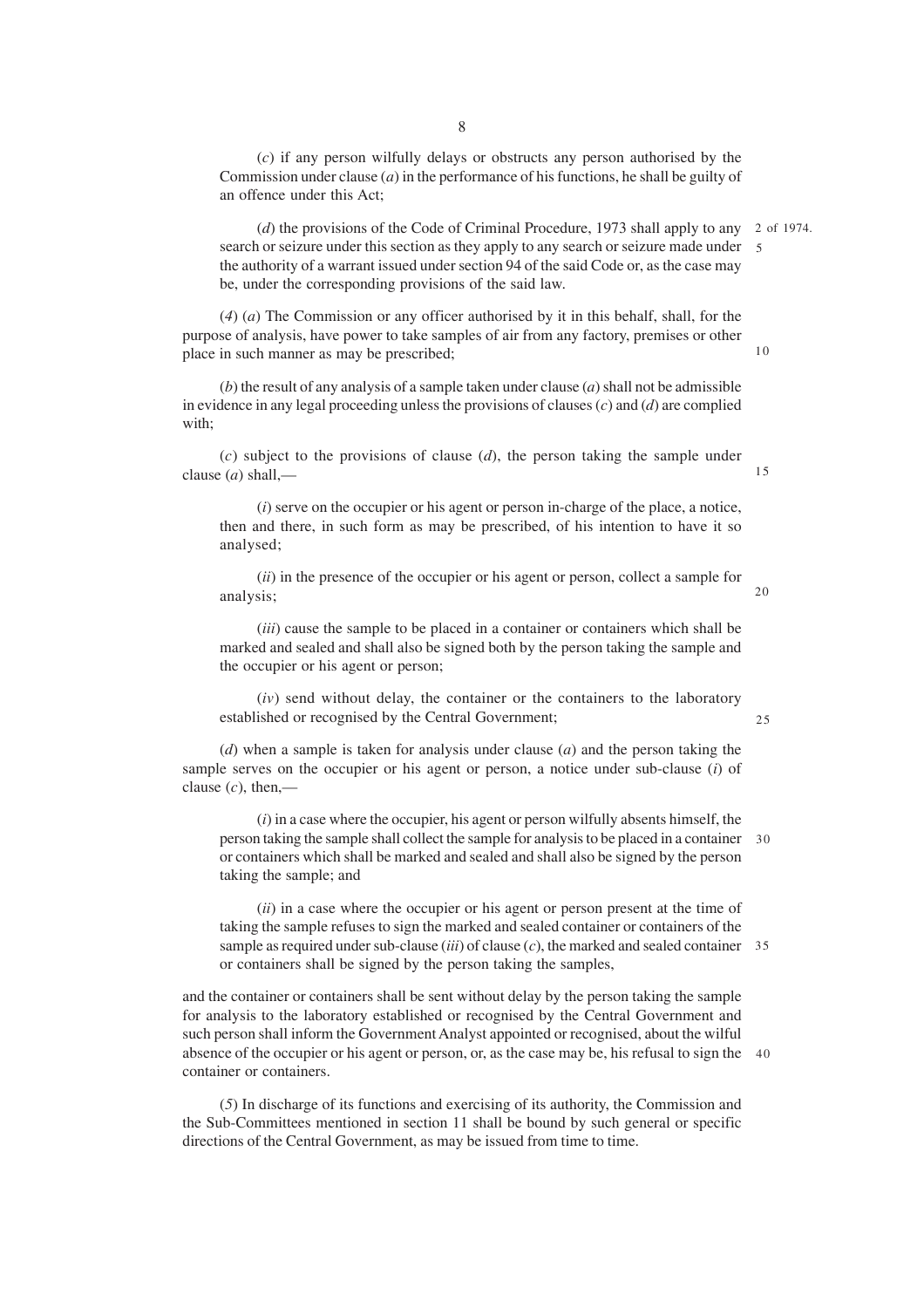|    | (6) In particular and without prejudice to the generality of the foregoing provisions,<br>the Commission shall perform all or any of the following functions, namely:—                                                                                                                                                  |
|----|-------------------------------------------------------------------------------------------------------------------------------------------------------------------------------------------------------------------------------------------------------------------------------------------------------------------------|
| 5  | (a) take up matters <i>suo motu</i> , or on the basis of complaints made by any<br>individual, representative body or organisation functioning in the field of environment,<br>against any individual, association, company, public undertaking or local body<br>carrying on any industry, operation or process;        |
|    | $(b)$ provide the mechanism and the means to implement in the National Capital<br>Region and adjoining areas—                                                                                                                                                                                                           |
|    | (i) the National Clean Air Programme;                                                                                                                                                                                                                                                                                   |
| 10 | (ii) the National Air Quality Monitoring Programme;                                                                                                                                                                                                                                                                     |
|    | (iii) the National Ambient Air Quality Standards;                                                                                                                                                                                                                                                                       |
|    | $(c)$ provide an effective framework and platform in the National Capital Region<br>and adjoining areas for-                                                                                                                                                                                                            |
|    | $(i)$ source identification of air pollutants on a periodic basis;                                                                                                                                                                                                                                                      |
| 15 | (ii) taking on-ground steps for curbing air pollution;                                                                                                                                                                                                                                                                  |
|    | ( <i>iii</i> ) specific research and development in the field of air pollution;                                                                                                                                                                                                                                         |
|    | $(iv)$ synergising the energies and efforts of all stakeholders in developing<br>innovative ways to monitor, enforce and research on the issues concerning air<br>pollution;                                                                                                                                            |
| 20 | (v) building a network between technical institutions working or<br>researching in the field of air pollution;                                                                                                                                                                                                          |
|    | (vi) international co-operation including sharing of international best<br>practices in the field of air pollution;                                                                                                                                                                                                     |
| 25 | ( <i>vii</i> ) training and creating a special work-force for tackling the problem of<br>air pollution;                                                                                                                                                                                                                 |
|    | $(d)$ provide an effective frame work, action plan and take appropriate steps<br>$for-$                                                                                                                                                                                                                                 |
|    | $(i)$ tackling the problem of stubble burning;                                                                                                                                                                                                                                                                          |
|    | (ii) monitoring, assessing and inspecting air polluting agents;                                                                                                                                                                                                                                                         |
| 30 | (iii) increasing plantation;                                                                                                                                                                                                                                                                                            |
|    | (e) monitoring the measures taken by the States to prevent stubble burning;                                                                                                                                                                                                                                             |
|    | $(f)$ undertake and promote research in the field of air pollution;                                                                                                                                                                                                                                                     |
| 35 | $(g)$ spread awareness regarding air pollution among various sections of society<br>and promote awareness of the collective steps that the public may take through<br>publications, the media, seminars and other available means;                                                                                      |
|    | $(h)$ encourage the efforts of non-governmental organisations and institutions<br>working in the field of air pollution;                                                                                                                                                                                                |
| 40 | $(i)$ any other functions as have been entrusted to any <i>ad hoc</i> committee or<br>commission or task force or body formed for the purpose of dealing with issues<br>concerning air pollution, stubble burning or the monitoring of related factors, in<br>pursuance of any judicial order passed from time to time; |
|    | $\hat{a}$ and other functions as it may consider perceptly for the prevention of air                                                                                                                                                                                                                                    |

(*j*) such other functions as it may consider necessary for the prevention of air pollution in the National Capital Region and adjoining areas.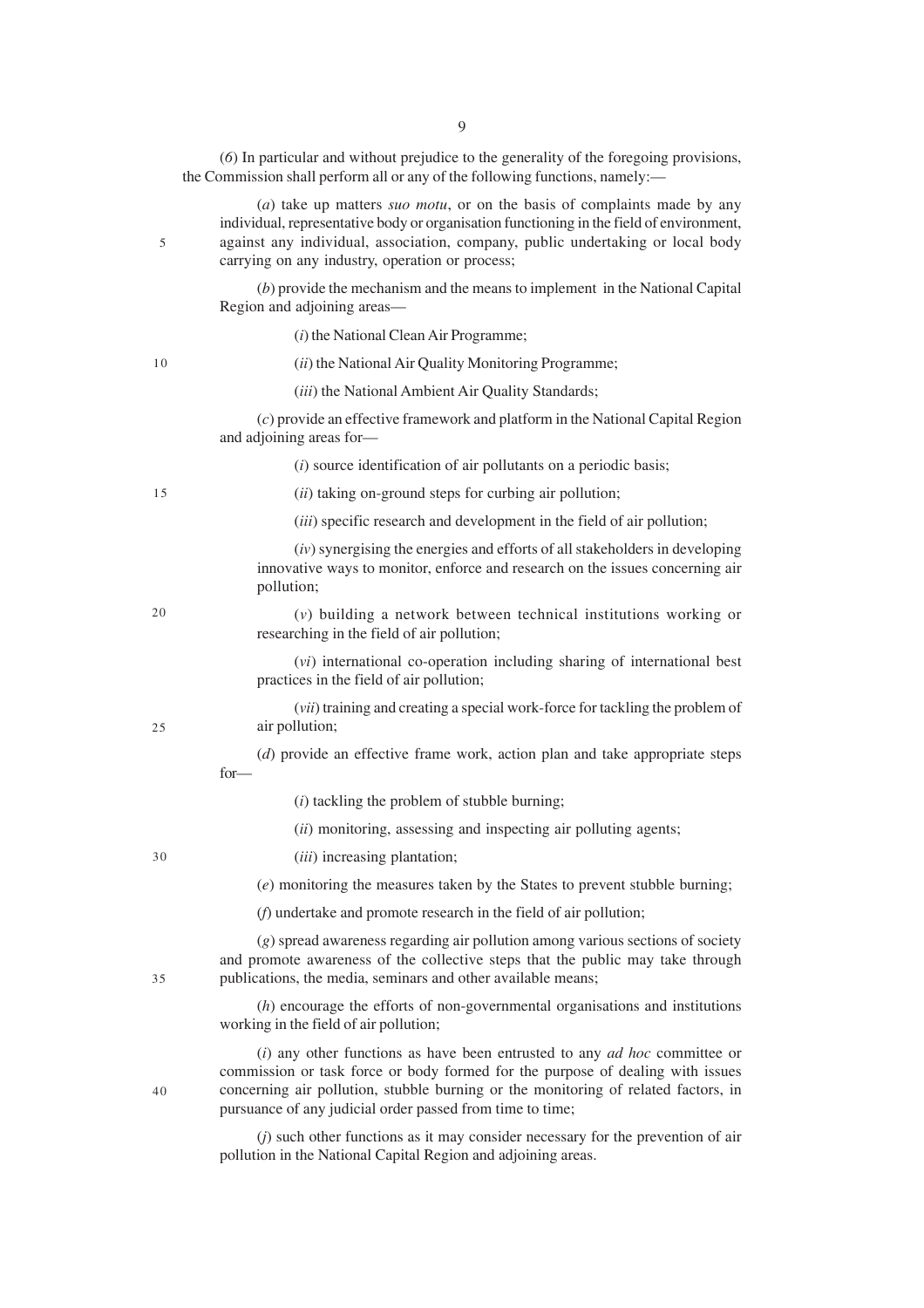Annual report.

**13.** (*1*) The Commission shall furnish to the Central Government an annual report containing such details of the steps taken, proposals made, researches awaited and other measures undertaken by it in pursuance of its functions under section 12, in such form and manner as may be specified by regulations.

(*2*) The Central Government shall cause the annual report furnished under 5 sub-section (*1*) to be laid before each House of Parliament.

Penalty for contravention of provisions of Act, rules, order or direction.

**14.** (*1*) Any non-compliance or contravention of any provisions of this Act, rules made thereunder or any order or direction issued by the Commission, shall be an offence punishable with imprisonment for a term which may extend up to five years or with fine which may extend up to one crore rupees or with both:

Provided that the provisions of this section shall not apply to any farmer for causing air pollution by stubble burning or mismanagement of agricultural residue.

(*2*) Notwithstanding anything contained in the Code of Criminal Procedure, 1973, the 2 of 1974.

35

10

offence under this Act shall be non-cognizable and triable by the Jurisdictional Judicial Magistrate of the First Class, who shall not take cognizance of the offence except upon a 15 complaint made by the Commission or any officer authorised by the Commission in this behalf.

(*3*) Where any offence under this Act has been committed by a company, every person who, at the time when the offence was committed, was directly in-charge of, and was responsible to, the company for the conduct of the business of the company, as well as the 20 company, shall be deemed to be guilty of the offence and shall be liable to be proceeded against and punished accordingly:

Provided that nothing contained in this sub-section shall render any such person liable to any punishment provided in this Act, if he proves that the offence was committed without his knowledge or that he exercised all due diligence to prevent the commission of 25 such offence.

(*4*) Notwithstanding anything contained in sub-section (*3*), where an offence under this Act has been committed by a company and it is proved that the offence has been committed with the consent or connivance of, or is attributable to any neglect on the part of, any director, manager, secretary or other officer of the company, such director, manager, 30 secretary or other officer shall also be deemed to be guilty of that offence and shall be liable to be proceeded against and punished accordingly.

*Explanation.*—For the purposes of sub-sections (*3*) and (*4*),—

(*a*) "company" means any body corporate, and includes a firm or other association of individuals; and

(*b*) "director", in relation to a firm, means a partner in the firm.

(*5*) Where an offence under this Act has been committed by any Department of the Government, the Head of the Department shall be deemed to be guilty of the offence and shall be liable to be proceeded against and punished accordingly:

Provided that nothing contained in this section shall render such Head of the 40 Department liable to any punishment if he proves that the offence was committed without his knowledge or that he exercised all due diligence to prevent the commission of such offence.

(*6*) Notwithstanding anything contained in sub-section (*5*), where an offence under this Act has been committed by a Department of Government and it is proved that the 45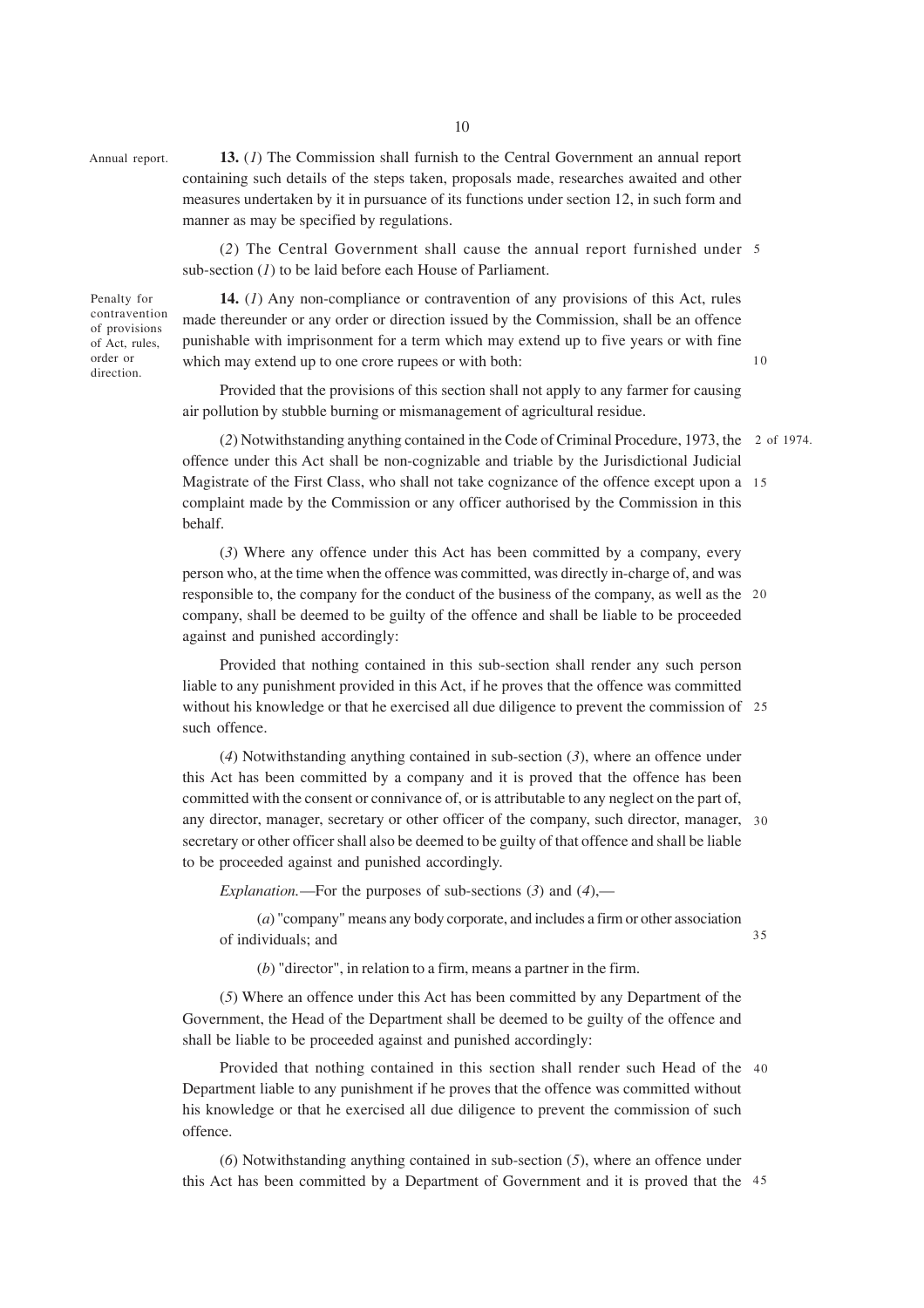offence has been committed with the consent or connivance of, or is attributable to any neglect on the part of, any officer, other than the Head of the Department, such officer shall also be deemed to be guilty of that offence and shall be liable to be proceeded against and punished accordingly.

2 of 1974.

(*7*) For the purpose of this section and the procedure to be followed thereunder, the provisions of the Code of Criminal Procedure, 1973, shall apply.

**15.** The Commission may impose and collect Environmental Compensation from farmers causing air pollution by stubble burning, at such rate and in such manner, as may be prescribed. Environmental Compensation.

10

5

# CHAPTER IV

### FINANCE, ACCOUNTS AND AUDIT

**16.** (*1*) The Central Government shall, after due appropriation made by Parliament by law in this behalf, pay to the Commission by way of grants such sums of money as the Central Government may think fit for being utilised for the purposes of this Act.

(*2*) The Commission may spend such sums as it thinks fit for performing the functions under this Act, and such sums shall be treated as expenditure payable out of the grants referred to in sub-section (*1*). 15

**17.** (*1*) The Commission shall maintain proper accounts and other relevant records and prepare an annual statement of accounts in such form as may be prescribed by the 20 Central Government in consultation with the Comptroller and Auditor-General of India. audit.

(*2*) The accounts of the Commission shall be audited by the Comptroller and Auditor-General of India at such intervals as may be specified by him and any expenditure incurred in connection with such audit shall be payable by the Commission to the Comptroller and Auditor-General of India.

- (*3*) The Comptroller and Auditor-General of India and any person appointed by him in connection with the audit of the accounts of the Commission under this Act shall have the same rights and privileges and authority in connection with such audit as the Comptroller and Auditor-General of India generally has in connection with the audit of Government accounts and, in particular, shall have the right to demand the production of books, accounts, 30 connected vouchers and other documents and papers and to inspect any of the offices of 25
- the Commission.

(*4*) The accounts of the Commission, as certified by the Comptroller and Auditor-General of India or any other person appointed by him in this behalf, together with the audit report thereon shall be forwarded annually to the Central Government by the Commission and the Central Government shall cause the audit report to be laid, as soon as 35 may be after it is received, before each House of Parliament.

#### CHAPTER V

#### **MISCELLANEOUS**

**18.** An appeal shall lie to the National Green Tribunal constituted under the National 19 of 2010. 40 Green Tribunal Act, 2010 against any order, direction or action taken by or on behalf of the Commission constituted under section 3 of this Act. Appeal.

Grants by Central Government.

Accounts and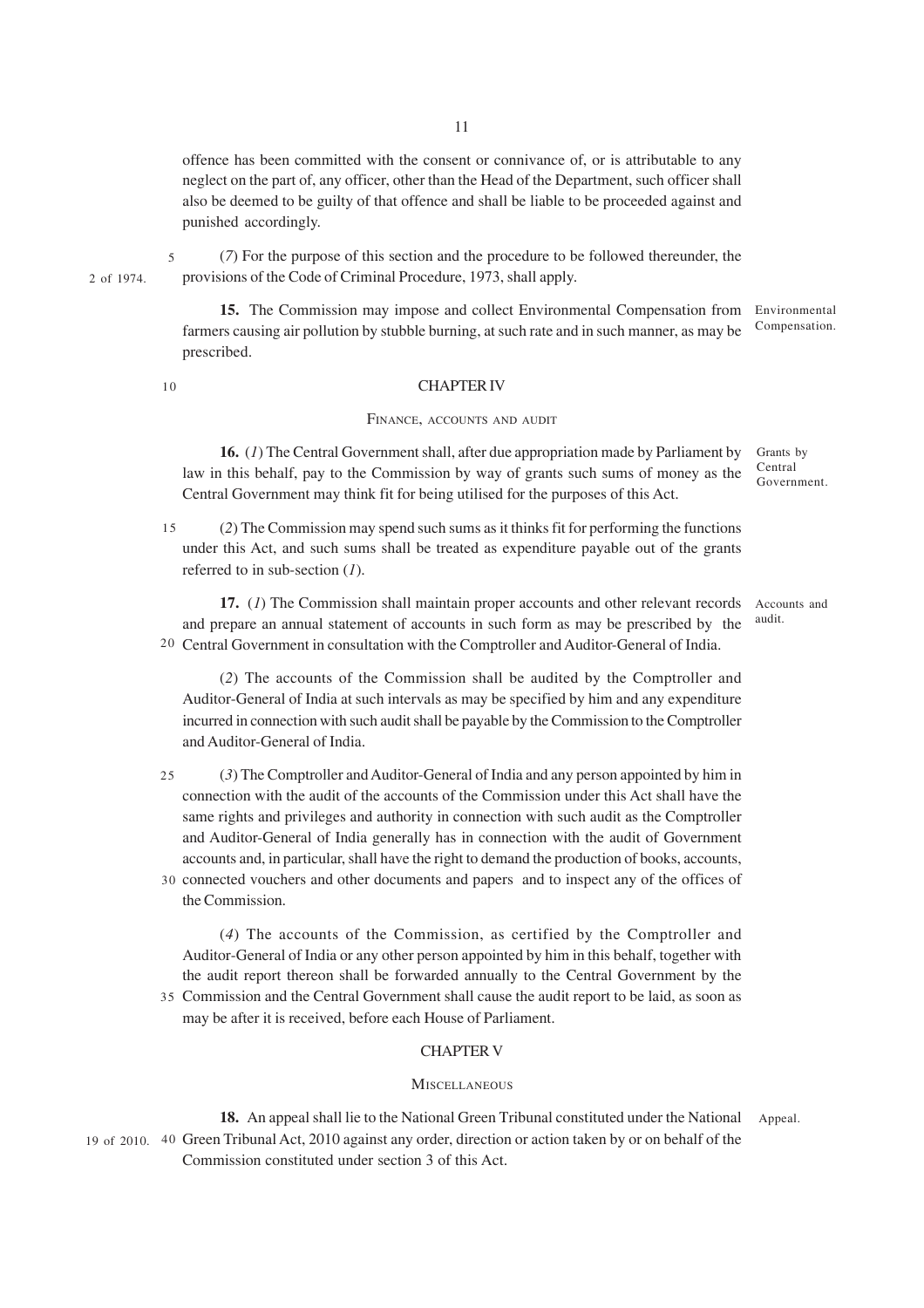| Constitution<br>of special<br>investigation<br>teams.            | 19. Notwithstanding anything contained in any other law for the time being in force,<br>or any judicial order by any Court, where the Commission considers it necessary so to do,<br>it may constitute one or more special investigation teams, consisting of such officers or<br>such persons, as it thinks necessary, for the purposes of carrying out its functions under<br>this Act.                               | 5           |
|------------------------------------------------------------------|-------------------------------------------------------------------------------------------------------------------------------------------------------------------------------------------------------------------------------------------------------------------------------------------------------------------------------------------------------------------------------------------------------------------------|-------------|
| Power of<br>Central<br>Government<br>to issue<br>direction.      | 20. Notwithstanding anything contained in any other law for the time being in force,<br>but subject to the provision of this Act, the Central Government may issue in writing such<br>direction, as it deems fit, to the Commission or any person, officer or authority authorised<br>by the Commission, and the Commission, person, or authority, as the case may be, shall be<br>bound to comply with such direction. | 10          |
| Power of<br>Central<br>Government<br>to call for<br>information. | 21. The Central Government may, from time to time, call for such information and<br>reports from the Commission, as it deems fit and the Commission shall be bound to provide<br>such information and report.                                                                                                                                                                                                           |             |
| Bar of<br>jurisdiction.                                          | 22. No civil court shall have jurisdiction to entertain any suit, proceeding or dispute<br>pertaining to or arising out of the actions taken or directions issued by the Commission in 15<br>respect of any matter which the Commission is empowered by or under this Act.                                                                                                                                              |             |
| Protection of<br>action taken<br>in good faith.                  | 23. No suit or other legal proceeding shall lie against the Central Government, the<br>Commission, or any Member thereof, or any person acting under the direction of either the<br>Central Government or the Commission in respect of anything which is in good faith done<br>or intended to be done in pursuance of this Act or of any rules or any order made thereunder. 20                                         |             |
| Members and<br>officers to be<br>public<br>servants.             | 24. Every Member of the Commission and every officer appointed or authorised by<br>the Commission to exercise functions under this Act shall be deemed to be a public servant<br>within the meaning of section 21 of the Indian Penal Code.                                                                                                                                                                             | 45 of 1860. |
| Power of<br>Central<br>Government                                | 25. (1) The Central Government may, by notification, make rules to carry out the<br>provisions of this Act.                                                                                                                                                                                                                                                                                                             | 25          |
| to make rules.                                                   | (2) In particular and without prejudice to the generality of the foregoing power, such<br>rules may provide for all or any of the following matters, namely:—                                                                                                                                                                                                                                                           |             |
|                                                                  | (a) the other Associate Members under clause (h) of sub-section (3) of section 3;                                                                                                                                                                                                                                                                                                                                       |             |
|                                                                  | (b) the manner of removal of Chairperson or a Member under sub-section $(2)$ of<br>section 5;                                                                                                                                                                                                                                                                                                                           | 30          |

(*c*) the salaries and allowances payable to, and the other terms and conditions of service of, the Chairperson and Members under sub-section (*1*) of section 8;

(*d*) the allowance payable to the members, other than *ex officio* members of the Sub-Committees, under sub-section (*6*) of section 11;

(*e*) the appointment of officers and other staff under sub-section (*7*) of 35 section 11;

(*f*) the salaries, allowances and conditions of service of the officers and other staff under sub-section (*9*) of section 11;

(*g*) the manner of taking samples under clause (*a*) and the form of notice under sub-clause (*i*) of clause (*c*), of sub-section (*4*) of section 12;

40

(*h*) the rate at which, and the manner in which, the Environmental Compensation shall be imposed and collected under section 15;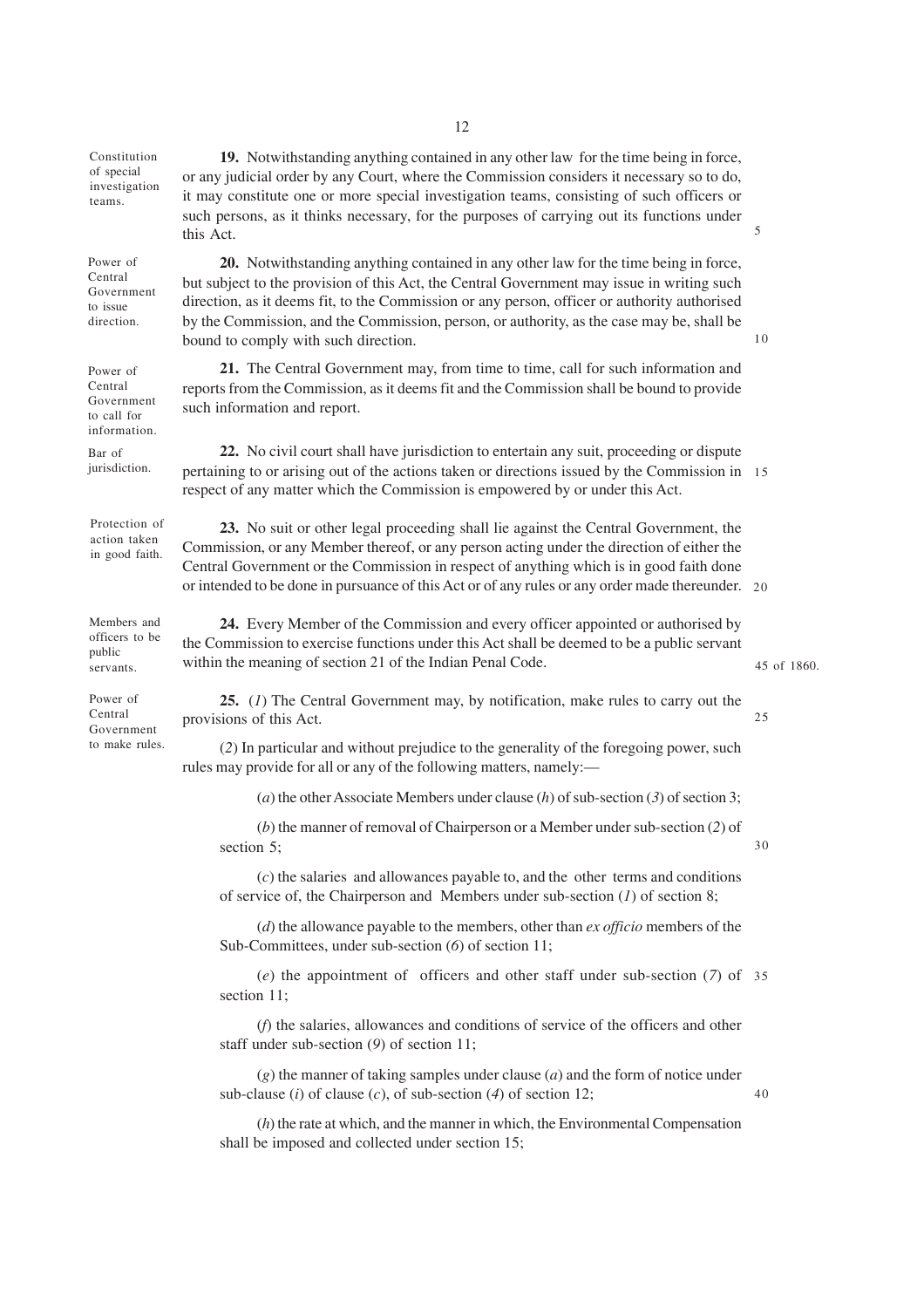(*i*) the form in which annual statement of accounts shall be prepared under sub-section (*1*) of section 17;

(*j*) any other matter which has to be, or may be, prescribed.

(*3*) Every rule made under this Act shall be laid, as soon as may be after it is made, before each House of Parliament, while it is in session, for a total period of thirty days which 5 may be comprised in one session or in two or more successive sessions, and if, before the expiry of the session immediately following the session or the successive sessions aforesaid, both Houses agree in making any modification in the rule or both Houses agree that the rule should not be made, the rule shall thereafter have effect only in such modified form or be of

no effect, as the case may be; so, however, that any such modification or annulment shall be 10 without prejudice to the validity of anything previously done under that rule.

**26.** (*1*) Subject to the provisions of this Act and the rules made thereunder, the Commission may, with the previous approval of the Central Government, by notification, make regulations to carry out the provisions of this Act.

Power of Commission to make regulations.

(*2*) In particular and without prejudice to the generality of the foregoing power, such regulations may provide for all or any of the following matters, namely:— 15

> (*a*) the procedure to be followed by the Commission under sub-section (*2*) of section 10;

(*b*) the conditions and limitations subject to which power may be delegated by the Commission under sub-section (*4*) of section 10;

(*c*) the members of each Sub-Committee under sub-sections (*2*), (*3*) and (*4*) of section 11;

(*d*) the form and the manner of furnishing annual report under section 13;

(*e*) any other matter which has to be, or may be, specified by regulations.

(*3*) Every regulation made by the Commission under this Act shall be laid, as soon as may be after it is made, before each House of Parliament, while it is in session, for a total period of thirty days which may be comprised in one session or in two or more successive sessions, and if, before the expiry of the session or the successive sessions aforesaid, both Houses agree in making any modification in the regulation or both Houses agree that the 25

30 regulation should not be made, the regulation shall thereafter have effect only in such modified form or be of no effect, as the case may be; so, however, that any such modification or annulment shall be without prejudice to the validity of anything previously done under that regulation.

**27.** (*1*) If any difficulty arises in giving effect to the provisions of this Act, the Central Government may, by order published in the Official Gazette, make such provisions, not 35 inconsistent with the provisions of this Act as appear to it to be necessary or expedient for removing the difficulty:

Power to remove difficulties.

Provided that no order shall be made under this section after the expiry of a period of two years from the commencement of this Act.

(*2*) Every order made under this section shall, as soon as may be after it is made, be laid before each House of Parliament. 40

20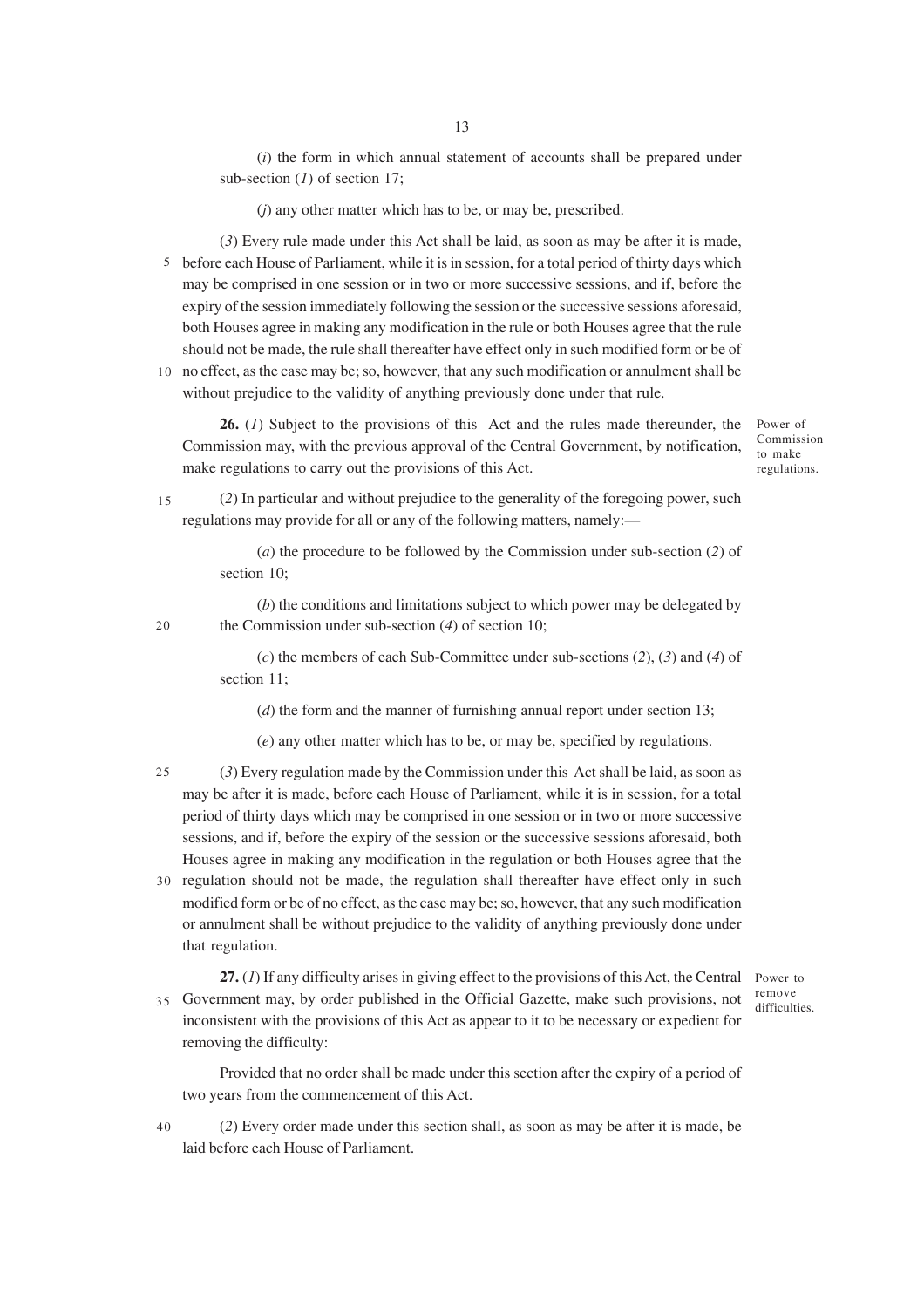Act to have overriding effect.

**28.** (*1*) The provisions of this Act shall have effect notwithstanding anything inconsistent therewith contained in any other law for the time being in force, any document, judgment, order, bye-law, rule, regulation, notification having the force of law in the territory of India.

(*2*) Notwithstanding anything contained in any other law for the time being in force or 5 any judgment or any order of any Court and subject to the provisions of this Act, upon the notification of the constitution of the Commission under section 3, no other individual or body or authority constituted either under a law enacted by Parliament, or by a State, or appointed or nominated in terms of any judicial order, shall act upon or have jurisdiction in relation to the matters covered by this Act. 10

**29.** (*1*) The Order made under section 3 of the Environment (Protection) Act, 1986 constituting the Environment Pollution (Prevention and Control) Authority for the National Capital Region *vide* notification number S.O.93(*E*), dated the 29th January, 1998 is hereby repealed and the Environment Pollution (Prevention and Control) Authority for the National Capital Region is hereby dissolved. (*2*) Notwithstanding such repeal, anything done or any action taken by the Environment Pollution (Prevention and Control) Authority for the National Capital Region under the said Order, shall be deemed to have been done or taken under the corresponding provisions of this Act. **30.** Notwithstanding the cessation of the Commission for Air Quality Management in 20 29 of 1986. 15

National Capital Region and Adjoining Areas Ordinance, 2020, anything done or any action taken under the Ordinance so ceased, shall be deemed to have been done or taken under the corresponding provisions of this Act. Ord. 13 of 2020.

2021.

**31.** (*1*) The Commission for Air Quality Management in National Capital Region and Adjoining Areas Ordinance, 2021 is hereby repealed. Ord. 4 of 25

(*2*) Notwithstanding such repeal, anything done or any action taken under the Commission for Air Quality Management in National Capital Region and Adjoining Areas Ordinance, 2021 shall be deemed to have been done or taken under the corresponding provisions of this Act. Ord. 4 of 2021.

Repeal and savings of order constituting Environment Pollution (Prevention and Control) Authority for National Capital Region.

Savings.

Repeal and savings.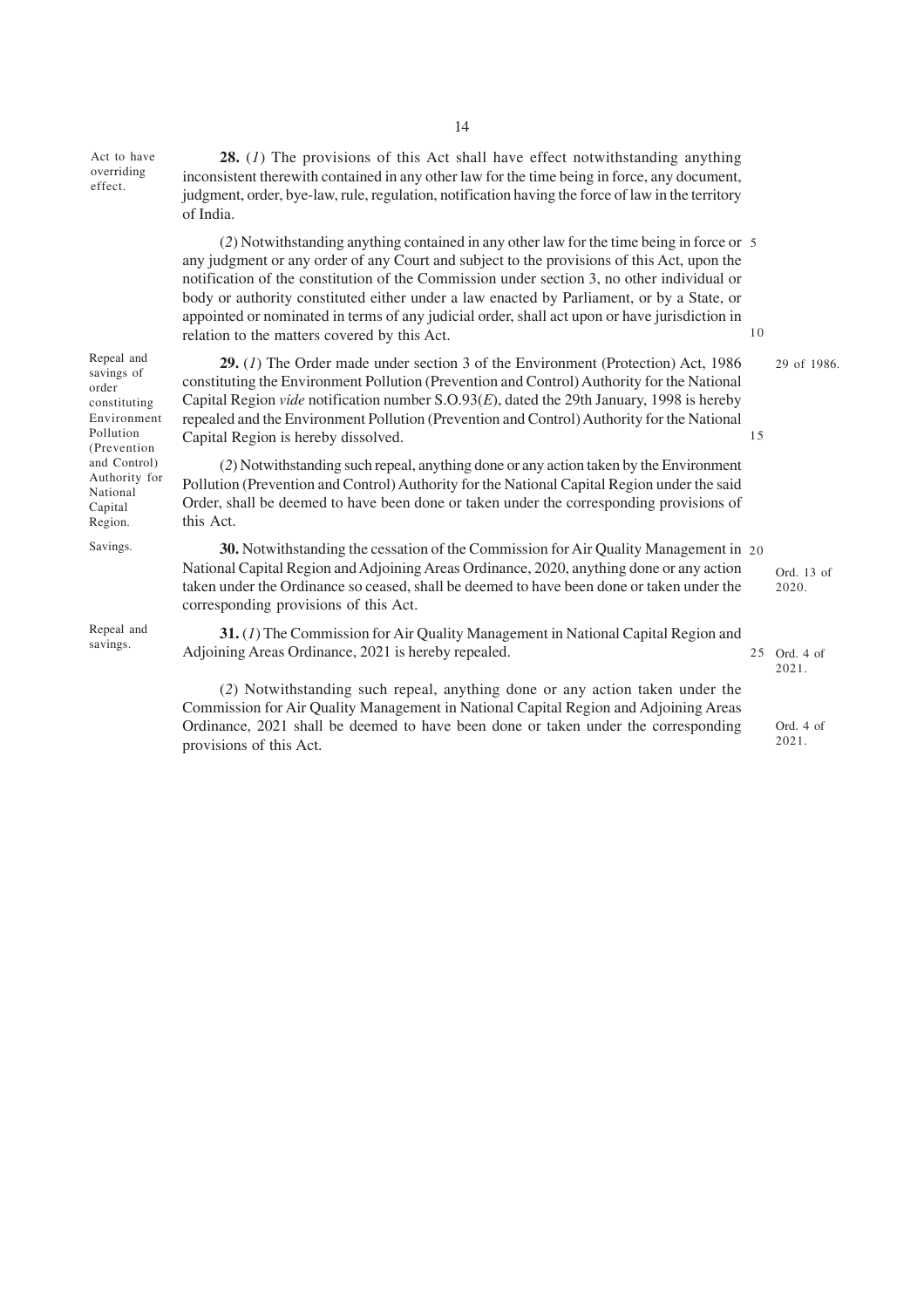#### STATEMENT OF OBJECTS AND REASONS

India is committed to create a clean environment and pollution free air as mandated in the Constitution of India. The committee appointed under the Environment (Protection) Act, 1986 has taken measures to deal with the menace of air pollution, particularly in the National Capital Region. By orders passed from time to time, the courts have also set up *ad hoc* committees to aid and assist the monitoring and implementation of its orders and generally to take steps to deal with air pollution. Even then, quality of air in the air shed of the National Capital Region and in the adjoining areas remains a major cause of concern.

2. There is a need to evolve and implement a consolidated approach for monitoring, tackling and eliminating the causes for air pollution and identifying, specifying and rigorously enforcing measures for elimination and mitigation of air pollution, including but not limited to, controlling or eliminating the activities of stubble burning, vehicular pollution, industrial emissions, road dust, biomass burning and urban construction. It is now considered necessary to have a statutory authority with appropriate powers, and charged with the duty of taking comprehensive measures to tackle air pollution on a war footing, with power to coordinate with concerned States and the Central Government and issue directions to statutory authorities established under various laws.

3. The commitments and obligations to environmental conservation and protection within the ambit of the targeted goals on environmental sustainability under the Sustainable Development Goals, particularly towards the issue of air pollution, is manifested in the Air (Prevention and Control of Pollution) Act, 1981, which was enacted under article 253 of the Constitution and more recently in the National Clean Air Programme. It is noticed that there is lack of a permanent, dedicated and participative mechanism adopting a collaborative and participatory approach involving relevant Central Ministries, State Governments, local bodies and other stakeholders to tackle air pollution, in the National Capital Region and Adjoining Areas.

4. It is observed that sources of air pollution particularly in the National Capital Region consist of a variety of factors which are beyond the local limits of the National Capital Region. Special focus is required on all sources of air pollution which are associated with different economic sectors, including power, agriculture, transport, industry, residential and construction. Since air pollution is not a localised phenomenon, the effect is felt in areas even far away from the source, thus creating the need for regional-level initiatives through inter-State and inter-city coordination in addition to multi-sectorial synchronization.

5. Due to the absence of an inter-sectorial, public participative, multi-State dynamic body, the Hon'ble Supreme Court had to devote its precious time in constituting various *ad hoc* or permanent committees at various stages to oversee the problem of air pollution in the National Capital Region and suggest mitigation measures and has been monitoring, supervising and guiding the problem of air pollution in the National Capital Region through the continuing mandamus in the case of M.C. Mehta *vs*. Union of India and Others, W.P. (C) No.13029/1985. Though in compliance of the directions of the Hon'ble Supreme Court, the Central Government had constituted the Environment Pollution (Prevention and Control) Authority for the National Capital Region with effect from 29th January, 1998 *vide* notification number S.O.93(E), dated 29th January, 1998, the powers and functions of said Authority were limited to section 5 of the Environment Protection Act, 1986 and to the State of Delhi without any collaboration with other nearby States thereby limiting its efficacy.

6. Noting the lack of inter-State co-operation, the Hon'ble Supreme Court had, on multiple occasions, directed the presence of Chief Secretaries of the four States in question, namely, Punjab, Haryana, Delhi and Uttar Pradesh to ensure inter-State co-operation. Due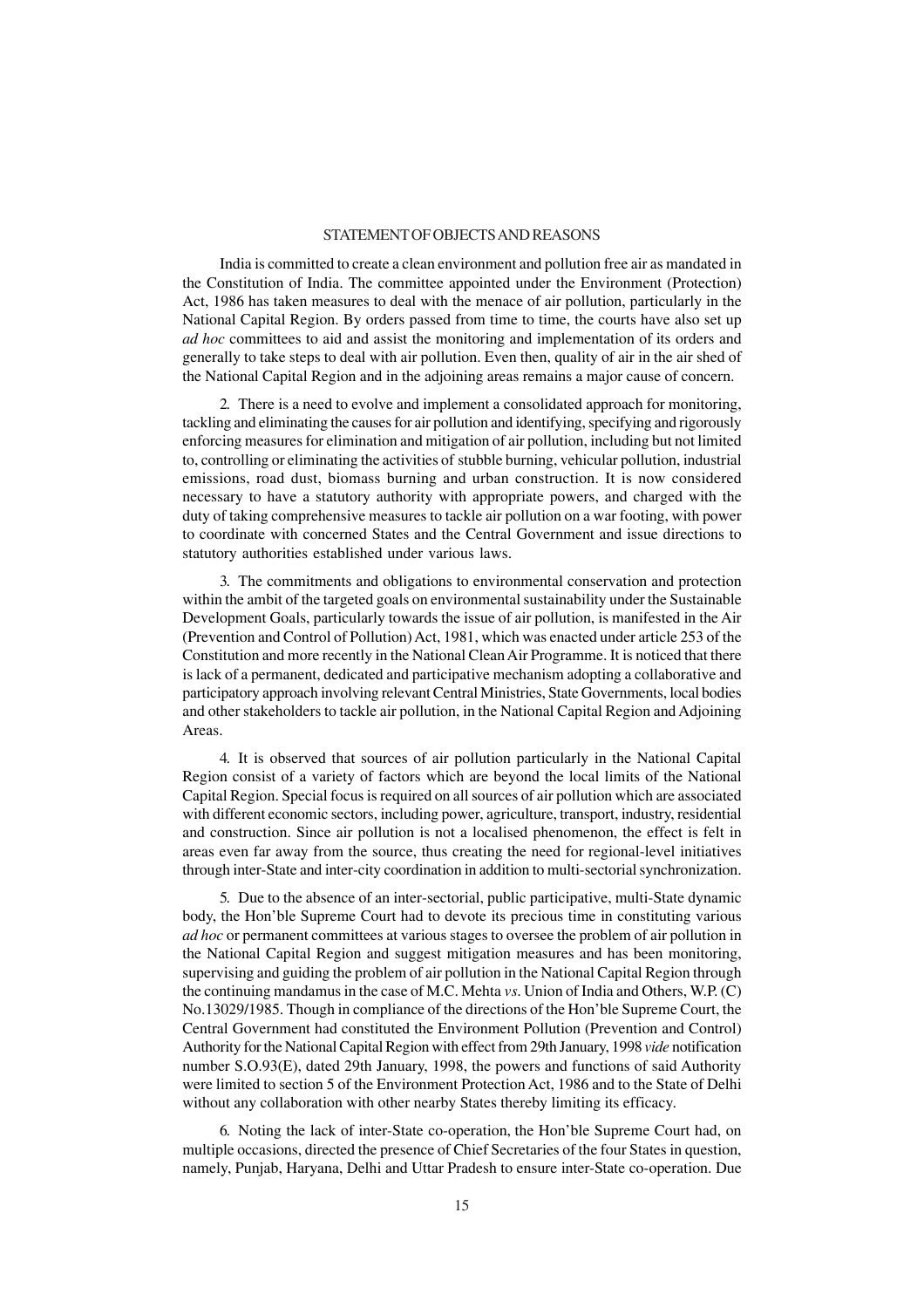to lack of an oversight mechanism over the joint functioning of the States on issues concerning air pollution, and specifically stubble burning, the Hon'ble Supreme Court in Aditya Dubey (minor) and Another *vs.* Union of India and Others, W.P(C) No. 1135/2020, had further appointed a one-man Monitoring Committee to monitor the measures taken by the States to prevent stubble burning. The Hon'ble Supreme Court has, on numerous occasions sought to improve and propose innovative measures and research initiatives to resolve the problem of air pollution.

7. In order to provide a permanent solution and establish a self-regulated, democratically monitored mechanism for tackling air pollution in National Capital Region and adjoining areas, rather than limited and *ad hoc* measures, it was deemed necessary to take up immediate legislative measures to set up a Commission for Air Quality Management in National Capital Region and Adjoining Areas, which would replace the above-mentioned Committees in order to streamline the public participation, the inter-State co-operation, the expert involvement and persistent research and innovation.

8. As Parliament was not in session and there was an immediate need for legislation in this regard, the Commission for Air Quality Management in National Capital Region and Adjoining Areas Ordinance, 2020 (Ord.13 of 2020) was promulgated by the President of India on the 28th October, 2020, but a Bill to replace the said Ordinance could not be introduced in Parliament, consequently, the Ordinance got lapsed on the 12th March, 2021. Thereafter, the Commission for Air Quality Management in National Capital Region and Adjoining Areas Ordinance, 2021 (Ord. 4 of 2021) was promulgated by the President of India on the 13th April, 2021 under clause (1) of article 123 of the Constitution.

9. The Commission for Air Quality Management in National Capital Region and Adjoining Areas Bill, 2021, which seeks to replace the Commission for Air Quality Management in National Capital Region and Adjoining Areas Ordinance, 2021 (Ord. 4 of 2021), provides for––

(*a*) the constitution of the Commission for Air Quality Management in National Capital Region and Adjoining Areas;

(*b*) three Sub-Committees to assist the Commission, *viz*., Sub-Committee on Monitoring and Identification; Sub-Committee on Safeguarding and Enforcement; and Sub-Committee on Research and Development;

(*c*) the powers and functions of the Commission;

(*d*) the penalty for contravention of provisions of Act, rules, order or direction;

(*e*) the imposition of Environmental Compensation by the Commission for causing air pollution by stubble burning.

10. The Bill seeks to replace the aforesaid Ordinance.

BHUPENDER YADAV.

NEW DELHI;

*The* 22*nd July,* 2021.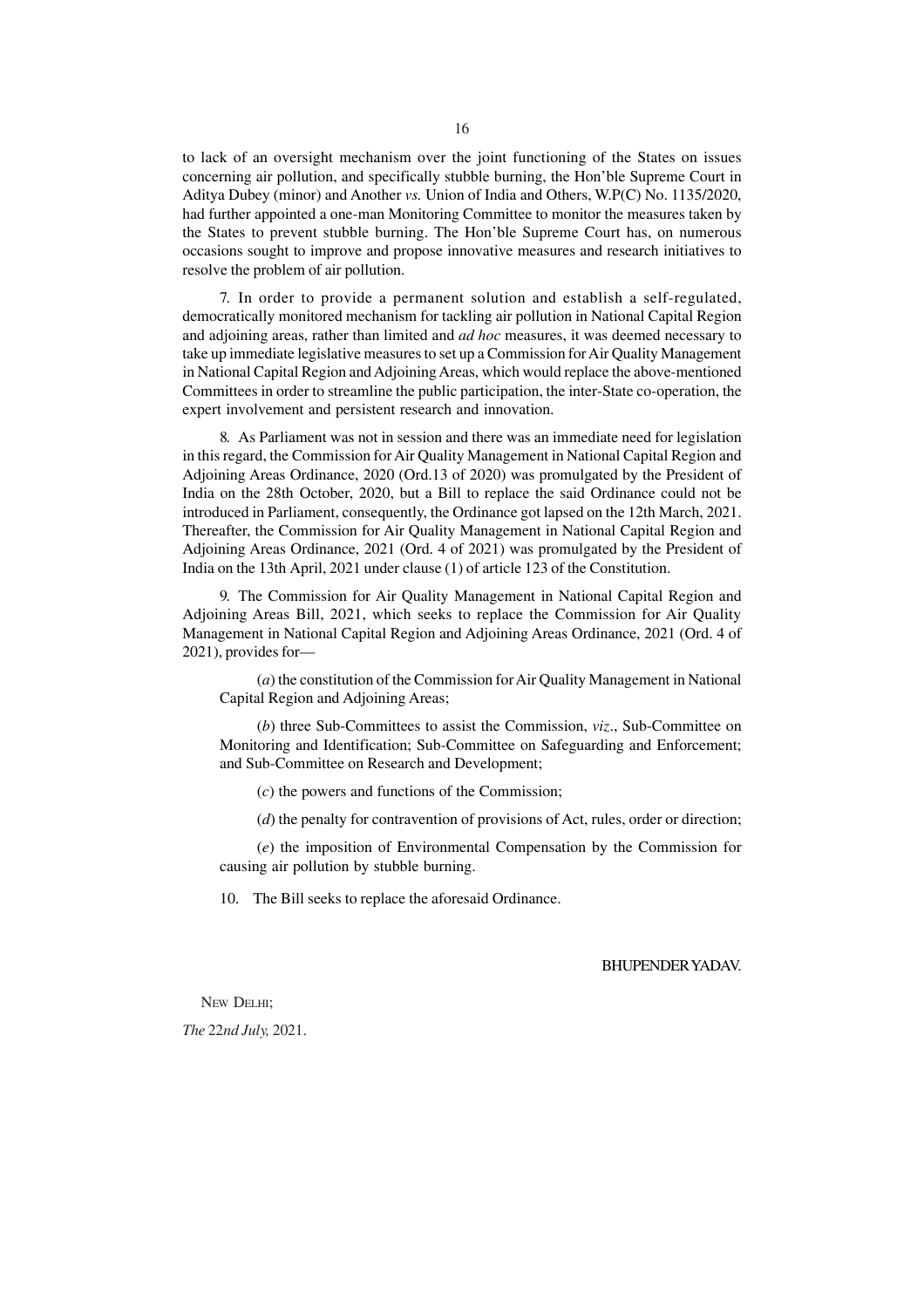### FINANCIAL MEMORANDUM

Sub-clause (*1*) of clause 3 of the Bill provides for constitution of the Commission for Air Quality Management in National Capital Region and Adjoining Areas to exercise the powers and perform the functions assisgned to it. Sub-clause (*1*) of clause 4 provides for appointment of a full-time Chairperson and Members. Sub-clause (*3*) thereof provides for appointment of a Member-Secretary. Clause 8 provides for payment of salaries and allowances to the Chairperson and Members of the Commission, other than *ex officio* members.

2. Clause 11 of the Bill makes a provision for constitution of Sub-Committees of the Commission. Sub-clause (*6*) thereof provides for payment of allowances to the members of the Sub-Committees other than *ex officio* members. Sub-clause (*7*) of said clause empowers the Central Government to determine and provide officers and other staff required to assist the Commission. Sub-clause (*9*) of said clause provides for payment of salaries and allowances to the officers and other staff of the Commission.

3. Sub-clause (*1*) of clause 16 of the Bill provides for payment of grants to the Commission, after due appropriation made by Parliament by law in this behalf, as the Central Government deems fit. Sub-clause (*2*) thereof provides that the Commission may spend such sums as it thinks fit for performing its functions under the Act.

4. The expenditure would be met from the Consolidated Fund of India through the budgetary provisions made in this behalf. The recurring expenditure of the Commission is estimated to be rupees eighteen crores and the non-recurring expenditure is estimated to be rupees five crores.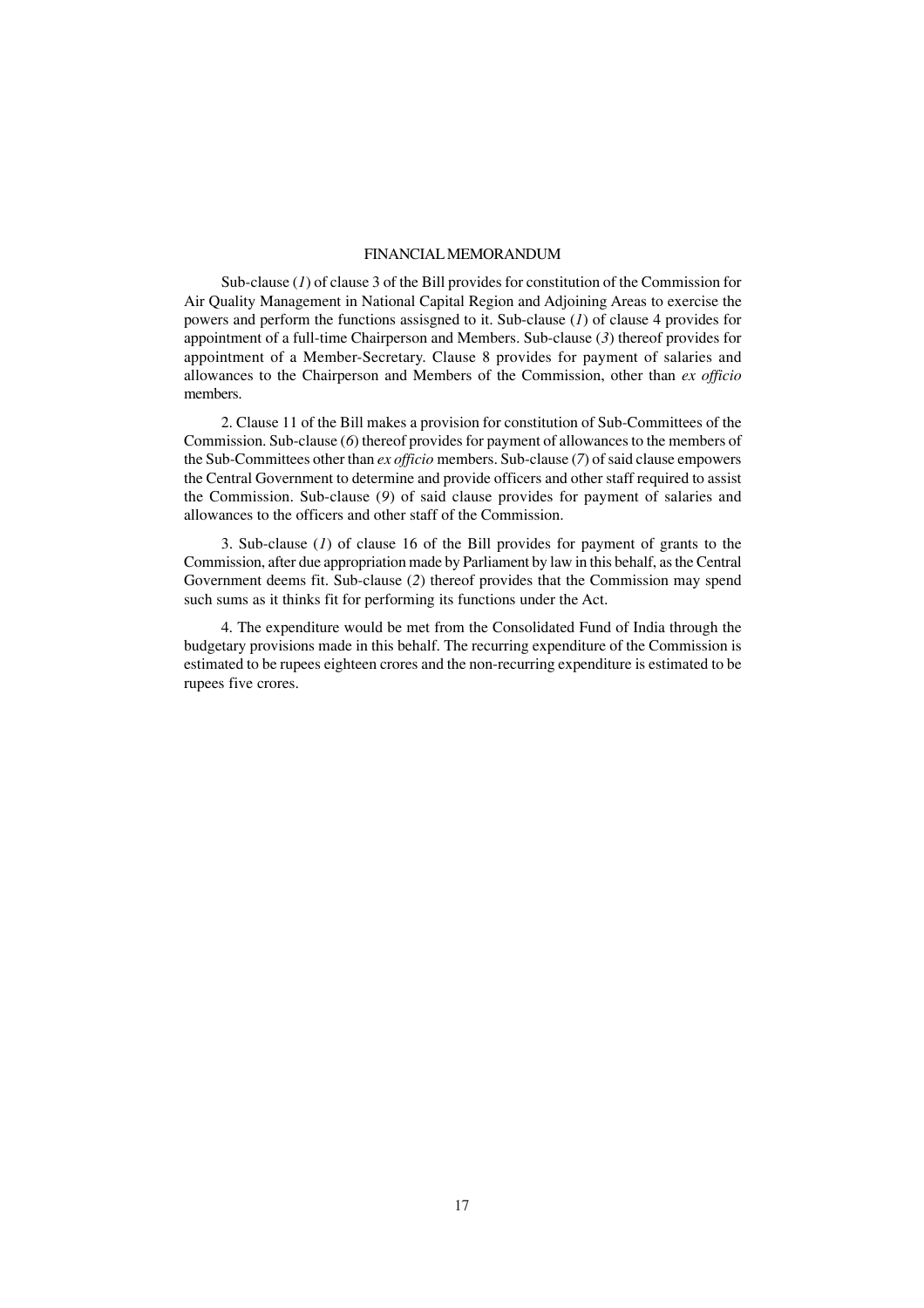#### MEMORANDUM REGARDING DELEGATED LEGISLATION

Clause 25 of the Bill empowers the Central Government to make rules, *inter alia*, in respect of matters relating to— $(a)$  the other Associate Members who may be co-opted; (*b*) the manner of removal of Chairperson or a Member; (*c*) the salaries and allowances payable to, and the other terms and conditions of service of, the Chairperson and Members; (*d*) the allowance payable to the members, other than *ex officio* members, of the Sub-Committees;  $(e)$  the appointment of officers and other staff, and the salaries, allowances payable to, and the conditions of service of such officers and other staff of the Commission; (*f*) the manner of taking samples for analysis and the form in which notice for taking the sample may be served;  $(g)$  the rate at which, and the manner in which, the Environmental Compensation shall be imposed and collected; (*h*) the form in which annual statement of accounts shall be prepared.

2. Clause 26 of the Bill empowers the Commission to make regulations with the previous approval of the Central Government, *inter alia*, in respect of matters relating to— (*a*) the procedure to be followed by the Commission; (*b*) the conditions and limitations subject to which power may be delegated by the Commission; (*c*) the other members of each Sub-Committee; (*d*) the form and manner in which annual report shall be furnished by the Commission.

3. The matters in respect of which rules or regulations may be made are matters of procedure and administrative detail and it is not practicable to provide for them in the Bill itself. The delegation of legislative power is, therefore, of a normal character.